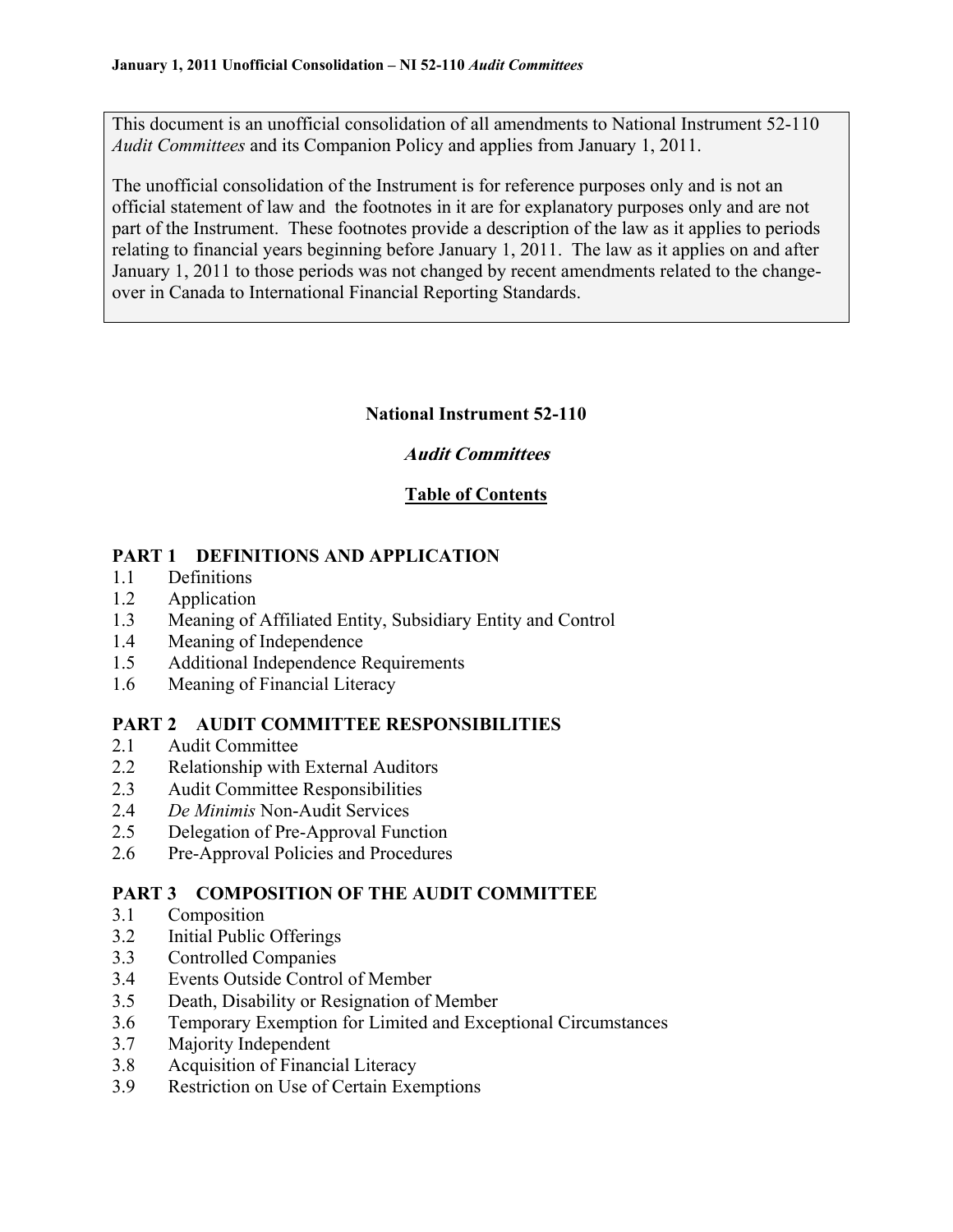# **PART 4 AUTHORITY OF THE AUDIT COMMITTEE**

4.1 Authority

# **PART 5 REPORTING OBLIGATIONS**

- 5.1 Required Disclosure
- 5.2 Management Information Circular

# **PART 6 VENTURE ISSUERS**

- 6.1 Venture Issuers
- 6.2 Required Disclosure

#### **PART 7 U.S. LISTED ISSUERS**

7.1 U.S. Listed Issuers

#### **PART 8 EXEMPTIONS**

8.1 Exemptions

# **PART 9 EFFECTIVE DATE**

9.1 Effective Date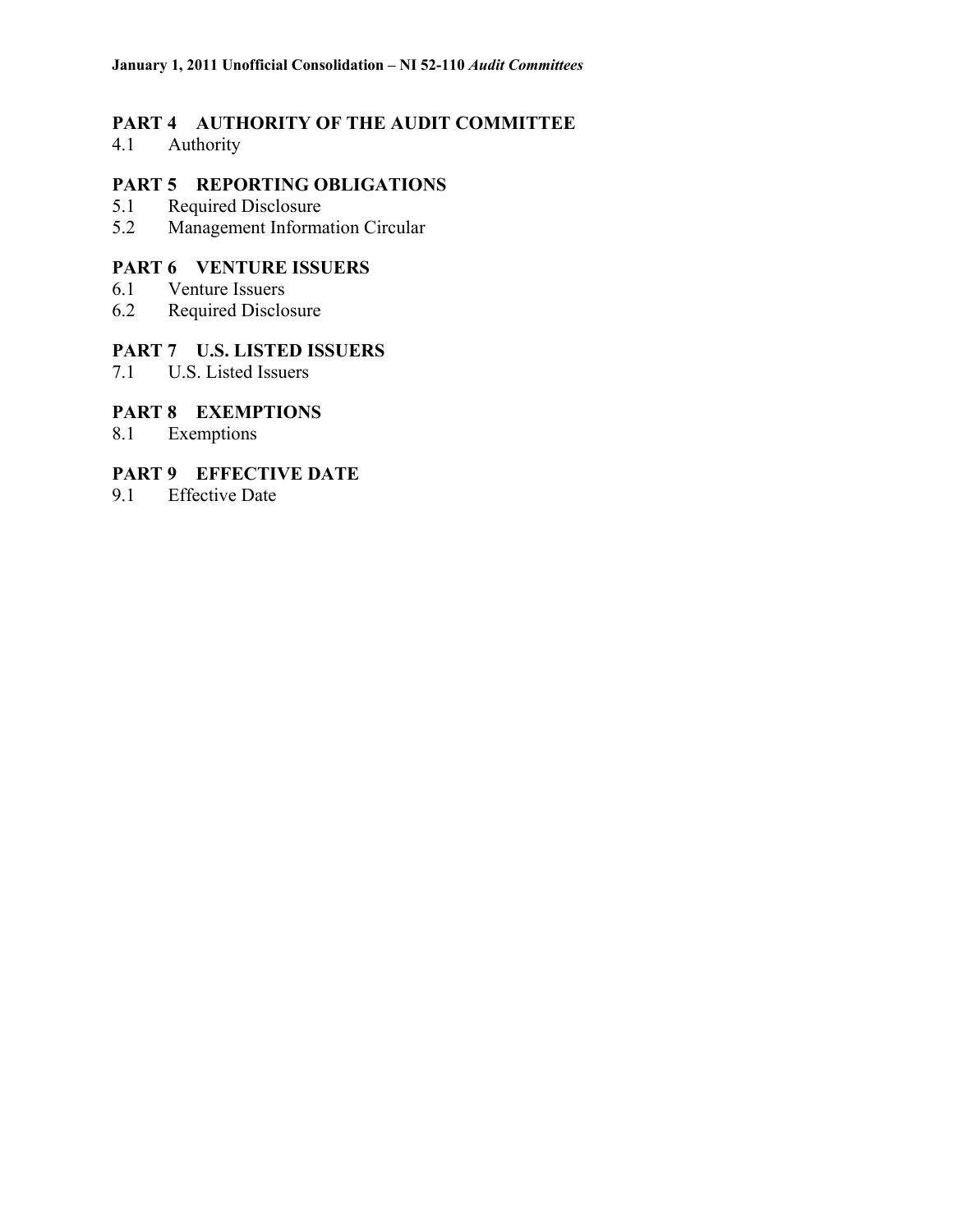# **National Instrument 52-110**

#### **Audit Committees**

# **PART 1 DEFINITIONS AND APPLICATION**

#### **1.1 Definitions**

In this Instrument,

"accounting principles" has the meaning ascribed to it in National Instrument 52-107 *Acceptable Accounting Principles and Auditing Standards*;

"AIF" has the meaning ascribed to it in NI 51-102;

"asset-backed security" has the meaning ascribed to it in NI 51-102;

"audit committee" means a committee (or an equivalent body) established by and among the board of directors of an issuer for the purpose of overseeing the accounting and financial reporting processes of the issuer and audits of the financial statements of the issuer, and, if no such committee exists, the entire board of directors of the issuer;

"audit services" means the professional services rendered by the issuer's external auditor for the audit and review of the issuer's financial statements or services that are normally provided by the external auditor in connection with statutory and regulatory filings or engagements;

"credit support issuer" has the meaning ascribed to it in section 13.4 of NI 51-102;

"designated foreign issuer" has the meaning ascribed to it in National Instrument 71-102 *Continuous Disclosure and Other Exemptions Relating to Foreign Issuers*;

"exchangeable security issuer" has the meaning ascribed to it in section 13.3 of NI 51- 102;

"executive officer" of an entity means an individual who is:

- (a) a chair of the entity;
- (b) a vice-chair of the entity;
- (c) the president of the entity;
- (d) a vice-president of the entity in charge of a principal business unit, division or function including sales, finance or production;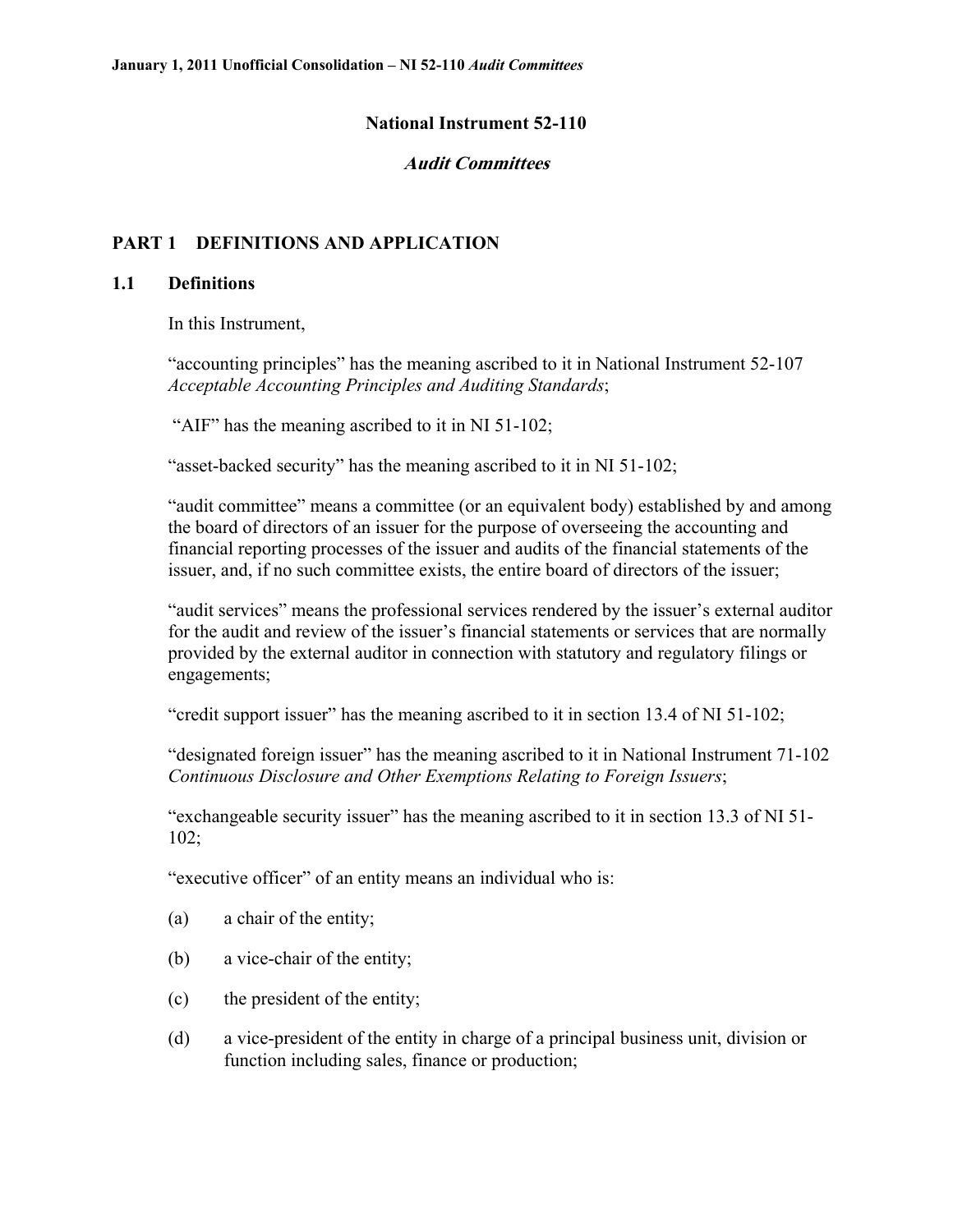- (e) an officer of the entity or any of its subsidiary entities who performs a policymaking function in respect of the entity; or
- (f) any other individual who performs a policy-making function in respect of the entity;

"foreign private issuer" means an issuer that is a foreign private issuer within the meaning of Rule 405 under the 1934 Act;

"immediate family member" means an individual's spouse, parent, child, sibling, mother or father-in-law, son or daughter-in-law, brother or sister-in-law, and anyone (other than an employee of either the individual or the individual's immediate family member) who shares the individual's home;

"marketplace" has the meaning ascribed to it in National Instrument 21-101 *Marketplace Operation*;

"MD&A" has the meaning ascribed to it in NI 51-102;

"NI 51-102" means National Instrument 51-102 *Continuous Disclosure Obligations*;

"non-audit services" means services other than audit services;

"SEC foreign issuer" has the meaning ascribed to it in National Instrument 71-102 *Continuous Disclosure and Other Exemptions Relating to Foreign Issuers*;

"U.S. marketplace" means an exchange registered as a 'national securities exchange' under section 6 of the 1934 Act, or the Nasdaq Stock Market;

"venture issuer" means an issuer that, at the end of its most recently completed financial year, did not have any of its securities listed or quoted on any of the Toronto Stock Exchange, a U.S. marketplace, or a marketplace outside of Canada and the United States of America other than the Alternative Investment Market of the London Stock Exchange or the PLUS markets operated by PLUS Markets Group plc.

# **1.2 Application**

This Instrument applies to all reporting issuers other than:

- (a) investment funds;
- (b) issuers of asset-backed securities;
- (c) designated foreign issuers;
- (d) SEC foreign issuers;
- (e) issuers that are subsidiary entities, if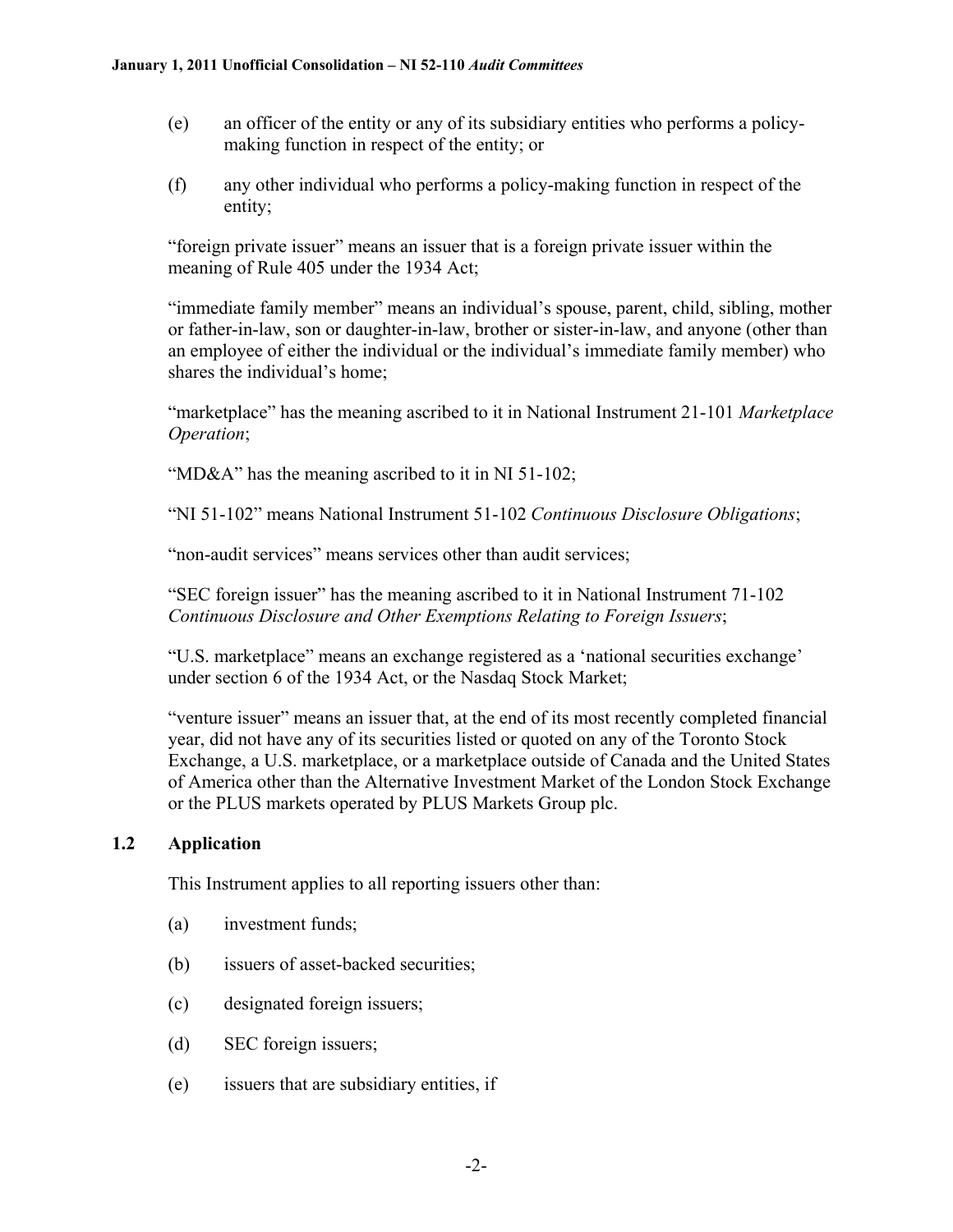- (i) the subsidiary entity does not have equity securities (other than nonconvertible, non-participating preferred securities) trading on a marketplace, and
- (ii) the parent of the subsidiary entity is
	- (A) subject to the requirements of this Instrument, or
	- (B) an issuer that (1) has securities listed or quoted on a U.S. marketplace, and (2) is in compliance with the requirements of that U.S. marketplace applicable to issuers, other than foreign private issuers, regarding the role and composition of audit committees;
- (f) exchangeable security issuers, if the exchangeable security issuer qualifies for the relief contemplated by, and is in compliance with the requirements and conditions set out in, section 13.3 of NI 51-102; and
- (g) credit support issuers, if the credit support issuer qualifies for the relief contemplated by, and is in compliance with the requirements and conditions set out in, section 13.4 of NI 51-102.

# **1.3 Meaning of Affiliated Entity, Subsidiary Entity and Control**

- (1) For the purposes of this Instrument, a person or company is considered to be an affiliated entity of another person or company if
	- (a) one of them controls or is controlled by the other or if both persons or companies are controlled by the same person or company, or
	- (b) the person is an individual who is
		- (i) both a director and an employee of an affiliated entity, or
		- (ii) an executive officer, general partner or managing member of an affiliated entity.
- (2) For the purposes of this Instrument, a person or company is considered to be a subsidiary entity of another person or company if
	- (a) it is controlled by,
		- (i) that other, or
		- (ii) that other and one or more persons or companies each of which is controlled by that other, or
		- (iii) two or more persons or companies, each of which is controlled by that other; or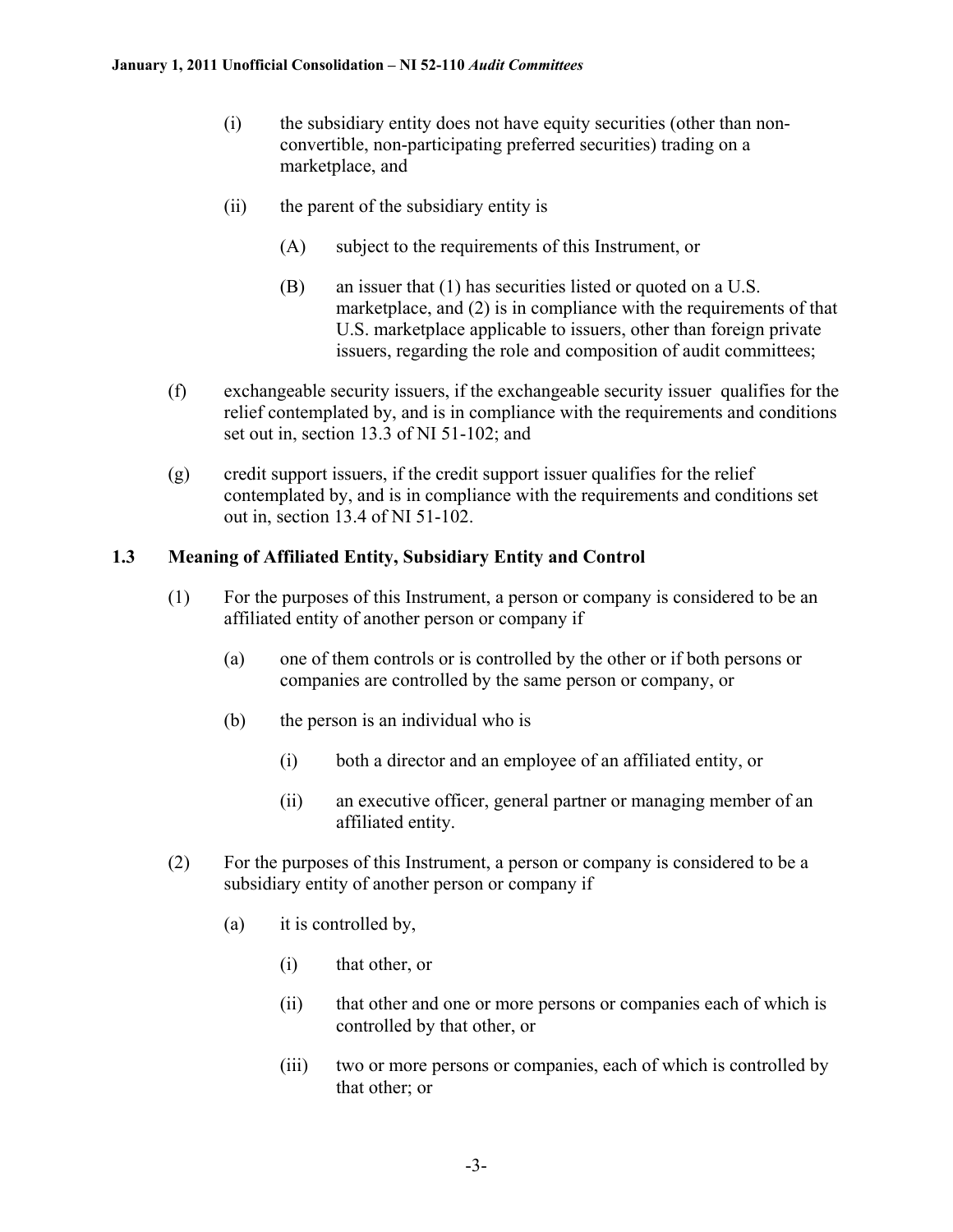- (b) it is a subsidiary entity of a person or company that is the other's subsidiary entity.
- (3) For the purpose of this Instrument, "control" means the direct or indirect power to direct or cause the direction of the management and policies of a person or company, whether through ownership of voting securities or otherwise.
- (4) Despite subsection (1), an individual will not be considered to control an issuer for the purposes of this Instrument if the individual:
	- (a) owns, directly or indirectly, ten per cent or less of any class of voting securities of the issuer; and
	- (b) is not an executive officer of the issuer.

# **1.4 Meaning of Independence**

- (1) An audit committee member is independent if he or she has no direct or indirect material relationship with the issuer.
- (2) For the purposes of subsection (1), a "material relationship" is a relationship which could, in the view of the issuer's board of directors, be reasonably expected to interfere with the exercise of a member's independent judgement.
- (3) Despite subsection (2), the following individuals are considered to have a material relationship with an issuer:
	- (a) an individual who is, or has been within the last three years, an employee or executive officer of the issuer;
	- (b) an individual whose immediate family member is, or has been within the last three years, an executive officer of the issuer;
	- (c) an individual who:
		- (i) is a partner of a firm that is the issuer's internal or external auditor,
		- (ii) is an employee of that firm, or
		- (iii) was within the last three years a partner or employee of that firm and personally worked on the issuer's audit within that time;
	- (d) an individual whose spouse, minor child or stepchild, or child or stepchild who shares a home with the individual:
		- (i) is a partner of a firm that is the issuer's internal or external auditor,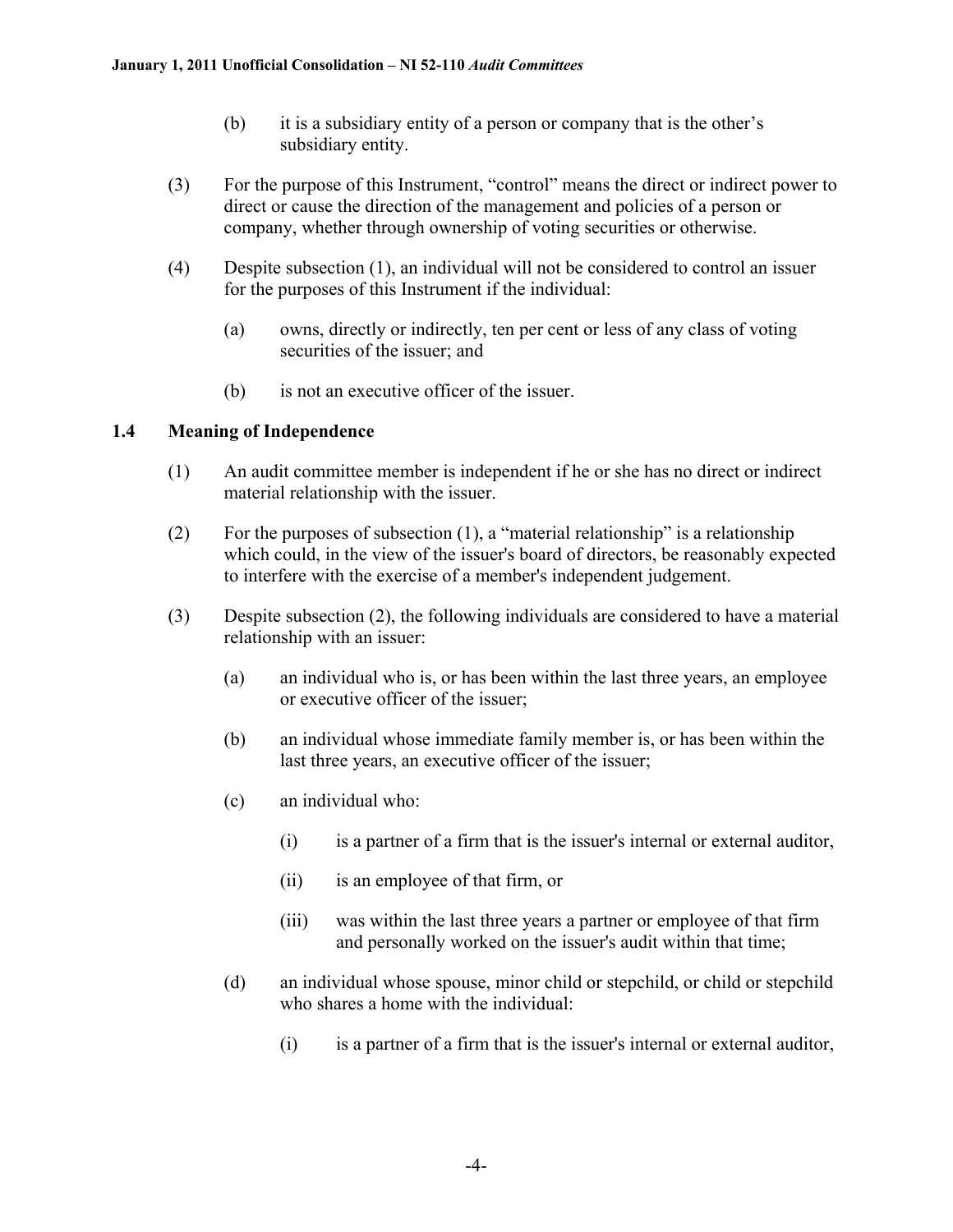- (ii) is an employee of that firm and participates in its audit, assurance or tax compliance (but not tax planning) practice, or
- (iii) was within the last three years a partner or employee of that firm and personally worked on the issuer's audit within that time;
- (e) an individual who, or whose immediate family member, is or has been within the last three years, an executive officer of an entity if any of the issuer's current executive officers serves or served at that same time on the entity's compensation committee; and
- (f) an individual who received, or whose immediate family member who is employed as an executive officer of the issuer received, more than \$75,000 in direct compensation from the issuer during any 12 month period within the last three years.
- (4) Despite subsection (3), an individual will not be considered to have a material relationship with the issuer solely because
	- (a) he or she had a relationship identified in subsection (3) if that relationship ended before March 30, 2004; or
	- (b) he or she had a relationship identified in subsection (3) by virtue of subsection (8) if that relationship ended before June 30, 2005.
- (5) For the purposes of clauses  $(3)(c)$  and  $(3)(d)$ , a partner does not include a fixed income partner whose interest in the firm that is the internal or external auditor is limited to the receipt of fixed amounts of compensation (including deferred compensation) for prior service with that firm if the compensation is not contingent in any way on continued service.
- (6) For the purposes of clause  $(3)(f)$ , direct compensation does not include:
	- (a) remuneration for acting as a member of the board of directors or of any board committee of the issuer, and
	- (b) the receipt of fixed amounts of compensation under a retirement plan (including deferred compensation) for prior service with the issuer if the compensation is not contingent in any way on continued service.
- (7) Despite subsection (3), an individual will not be considered to have a material relationship with the issuer solely because the individual or his or her immediate family member
	- (a) has previously acted as an interim chief executive officer of the issuer, or
	- (b) acts, or has previously acted, as a chair or vice-chair of the board of directors or of any board committee of the issuer on a part-time basis.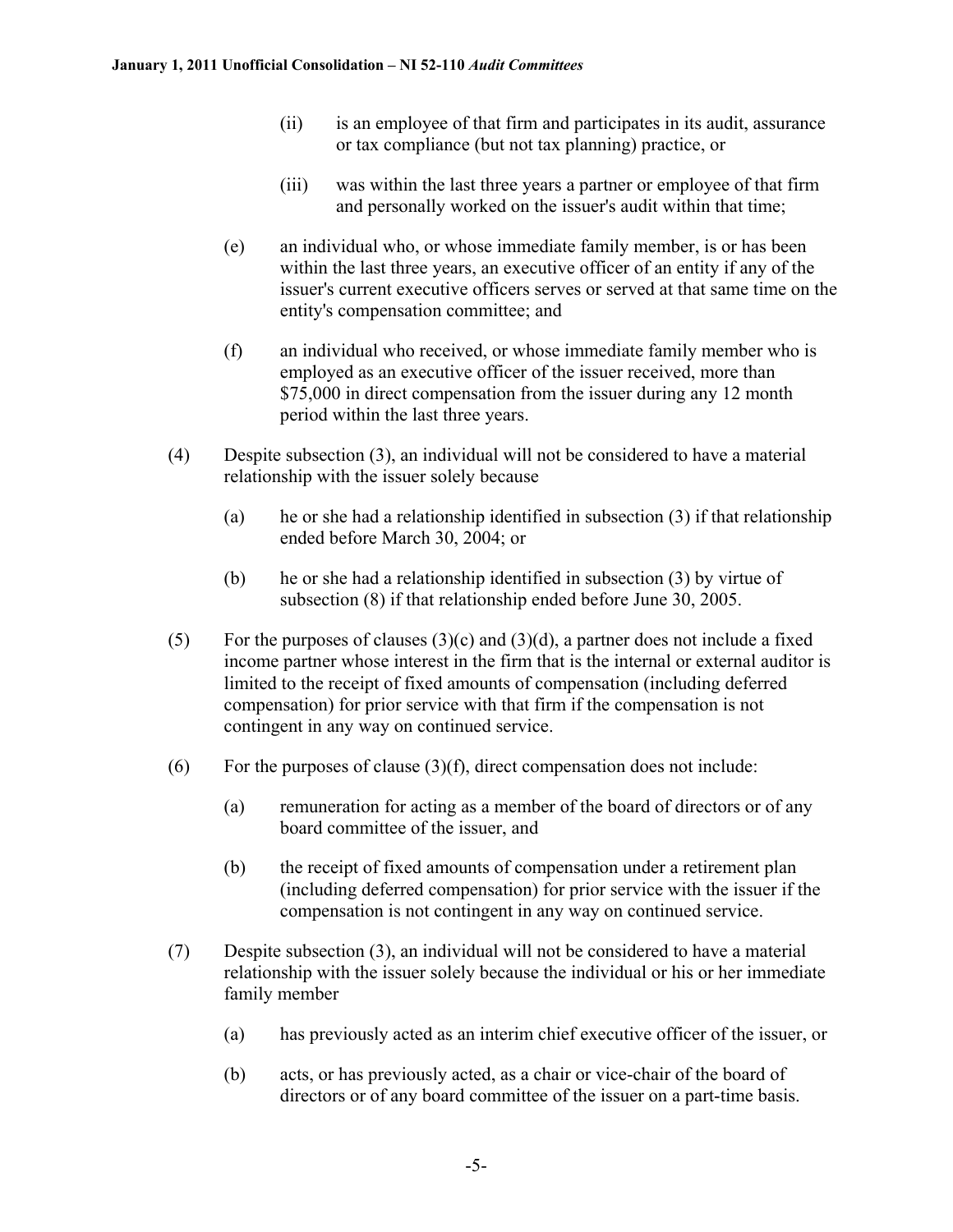(8) For the purpose of section 1.4, an issuer includes a subsidiary entity of the issuer and a parent of the issuer.

# **1.5 Additional Independence Requirements**

- (1) Despite any determination made under section 1.4, an individual who
	- (a) accepts, directly or indirectly, any consulting, advisory or other compensatory fee from the issuer or any subsidiary entity of the issuer, other than as remuneration for acting in his or her capacity as a member of the board of directors or any board committee, or as a part-time chair or vice-chair of the board or any board committee; or
	- (b) is an affiliated entity of the issuer or any of its subsidiary entities,

is considered to have a material relationship with the issuer.

- (2) For the purposes of subsection (1), the indirect acceptance by an individual of any consulting, advisory or other compensatory fee includes acceptance of a fee by
	- (a) an individual's spouse, minor child or stepchild, or a child or stepchild who shares the individual's home; or
	- (b) an entity in which such individual is a partner, member, an officer such as a managing director occupying a comparable position or executive officer, or occupies a similar position (except limited partners, non-managing members and those occupying similar positions who, in each case, have no active role in providing services to the entity) and which provides accounting, consulting, legal, investment banking or financial advisory services to the issuer or any subsidiary entity of the issuer.
- (3) For the purposes of subsection (1), compensatory fees do not include the receipt of fixed amounts of compensation under a retirement plan (including deferred compensation) for prior service with the issuer if the compensation is not contingent in any way on continued service.

# **1.6 Meaning of Financial Literacy**

For the purposes of this Instrument, an individual is financially literate if he or she has the ability to read and understand a set of financial statements that present a breadth and level of complexity of accounting issues that are generally comparable to the breadth and complexity of the issues that can reasonably be expected to be raised by the issuer's financial statements.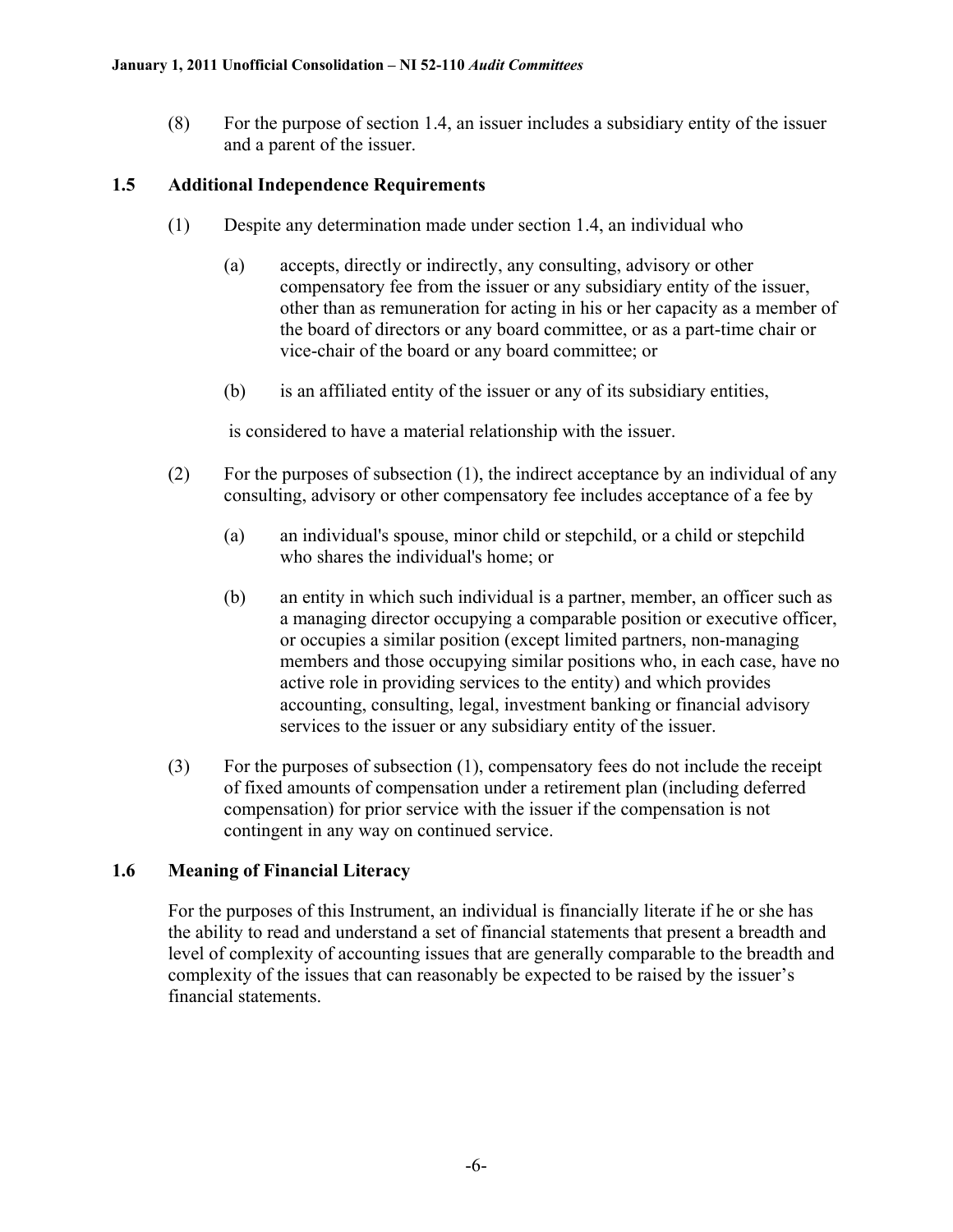# **PART 2 AUDIT COMMITTEE RESPONSIBILITIES**

### **2.1 Audit Committee**

 $\overline{a}$ 

Every issuer must have an audit committee that complies with the requirements of the Instrument.

#### **2.2 Relationship with External Auditors**

Every issuer must require its external auditor to report directly to the audit committee.

# **2.3 Audit Committee Responsibilities**

- (1) An audit committee must have a written charter that sets out its mandate and responsibilities.
- (2) An audit committee must recommend to the board of directors:
	- (a) the external auditor to be nominated for the purpose of preparing or issuing an auditor's report or performing other audit, review or attest services for the issuer; and
	- (b) the compensation of the external auditor.
- (3) An audit committee must be directly responsible for overseeing the work of the external auditor engaged for the purpose of preparing or issuing an auditor's report or performing other audit, review or attest services for the issuer, including the resolution of disagreements between management and the external auditor regarding financial reporting.
- (4) An audit committee must pre-approve all non-audit services to be provided to the issuer or its subsidiary entities by the issuer's external auditor.
- (5) An audit committee must review the issuer's financial statements, MD&A and annual and interim profit or  $\cos^{1A}$  press releases before the issuer publicly discloses this information.
- (6) An audit committee must be satisfied that adequate procedures are in place for the review of the issuer's public disclosure of financial information extracted or derived from the issuer's financial statements, other than the public disclosure referred to in subsection (5), and must periodically assess the adequacy of those procedures.
- (7) An audit committee must establish procedures for:

 $1A$  For periods relating to financial years beginning before January 1, 2011, "annual and interim profit or loss" is read as "annual and interim earnings".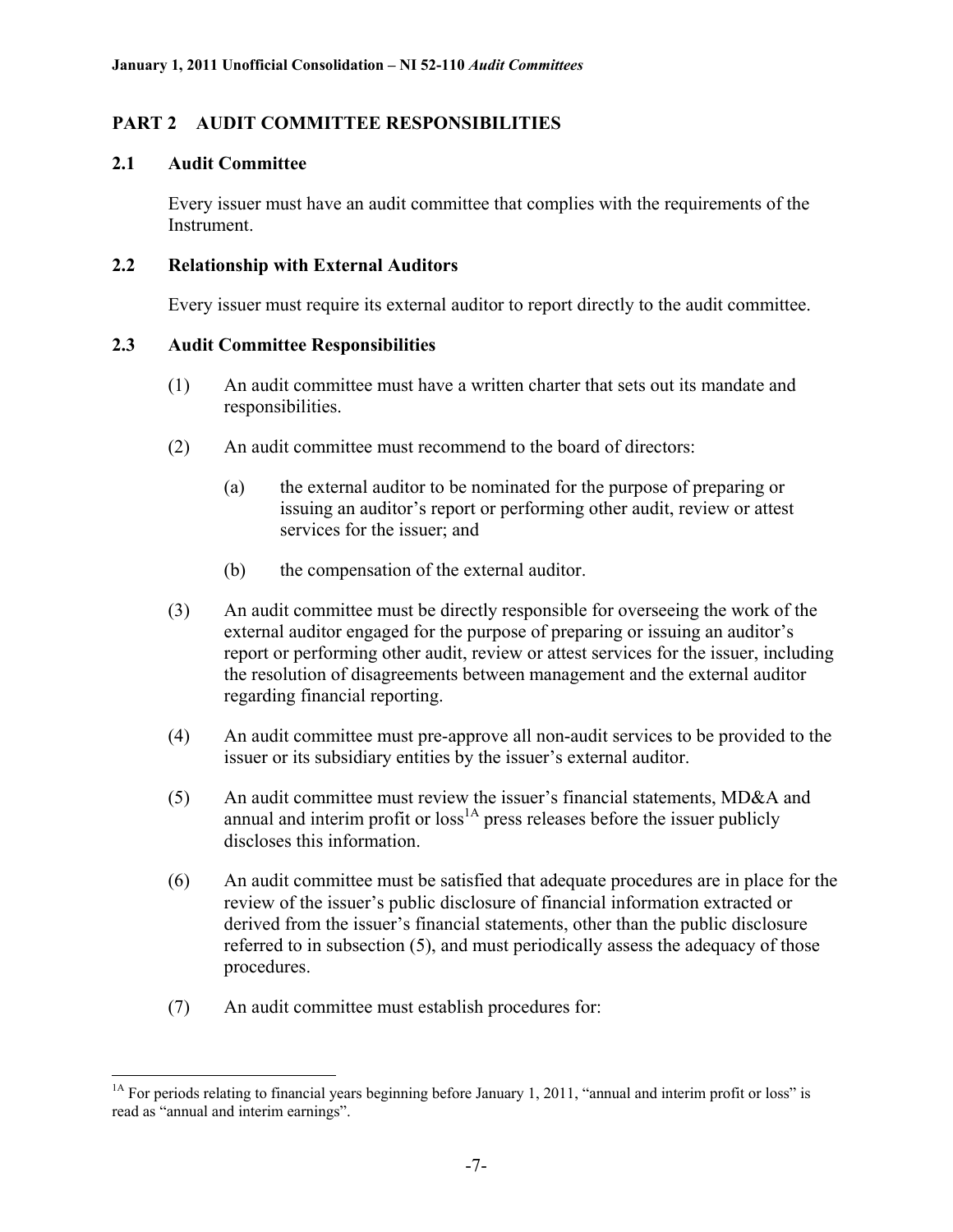- (a) the receipt, retention and treatment of complaints received by the issuer regarding accounting, internal accounting controls, or auditing matters; and
- (b) the confidential, anonymous submission by employees of the issuer of concerns regarding questionable accounting or auditing matters.
- (8) An audit committee must review and approve the issuer's hiring policies regarding partners, employees and former partners and employees of the present and former external auditor of the issuer.

# **2.4 De Minimis Non-Audit Services**

An audit committee satisfies the pre-approval requirement in subsection 2.3(4) if:

- (a) the aggregate amount of all the non-audit services that were not pre-approved is reasonably expected to constitute no more than five per cent of the total amount of fees paid by the issuer and its subsidiary entities to the issuer's external auditor during the fiscal year in which the services are provided;
- (b) the issuer or the subsidiary entity of the issuer, as the case may be, did not recognize the services as non-audit services at the time of the engagement; and
- (c) the services are promptly brought to the attention of the audit committee of the issuer and approved, prior to the completion of the audit, by the audit committee or by one or more of its members to whom authority to grant such approvals has been delegated by the audit committee.

# **2.5 Delegation of Pre-Approval Function**

- (1) An audit committee may delegate to one or more independent members the authority to pre-approve non-audit services in satisfaction of the requirement in subsection 2.3(4).
- (2) The pre-approval of non-audit services by any member to whom authority has been delegated pursuant to subsection (1) must be presented to the audit committee at its first scheduled meeting following such pre-approval.

# **2.6 Pre-Approval Policies and Procedures**

An audit committee satisfies the pre-approval requirement in subsection 2.3(4) if it adopts specific policies and procedures for the engagement of the non-audit services, if:

- (a) the pre-approval policies and procedures are detailed as to the particular service;
- (b) the audit committee is informed of each non-audit service; and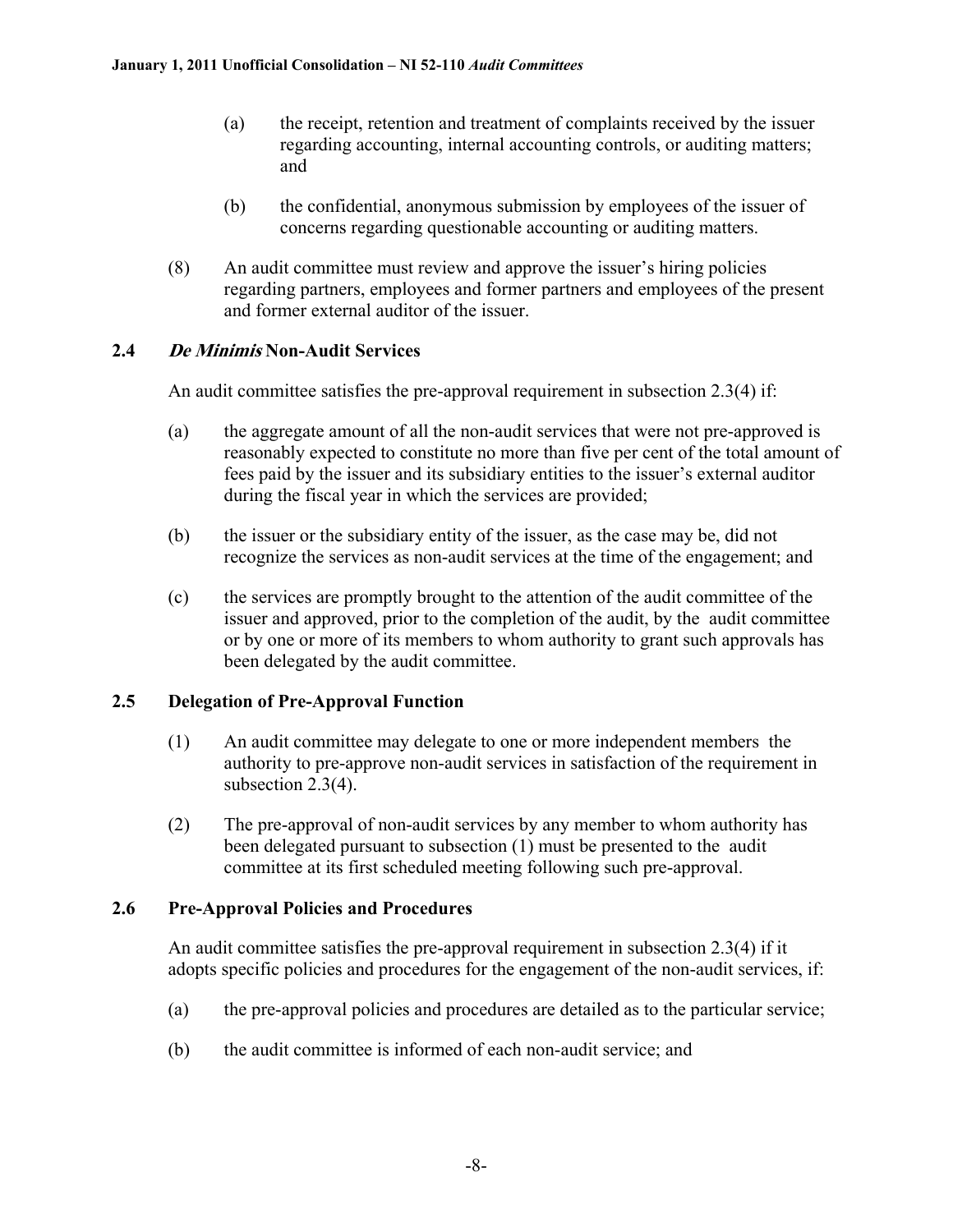(c) the procedures do not include delegation of the audit committee's responsibilities to management.

# **PART 3 COMPOSITION OF THE AUDIT COMMITTEE**

#### **3.1 Composition**

- (1) An audit committee must be composed of a minimum of three members.
- (2) Every audit committee member must be a director of the issuer.
- (3) Subject to sections 3.2, 3.3, 3.4, 3.5 and 3.6, every audit committee member must be independent.
- (4) Subject to sections 3.5 and 3.8, every audit committee member must be financially literate.

# **3.2 Initial Public Offerings**

- (1) Subject to section 3.9, if an issuer has filed a prospectus to qualify the distribution of securities that constitutes its initial public offering, subsection 3.1(3) does not apply for a period of up to 90 days commencing on the date of the receipt for the prospectus, provided that one member of the audit committee is independent.
- (2) Subject to section 3.9, if an issuer has filed a prospectus to qualify the distribution of securities that constitutes its initial public offering, subsection 3.1(3) does not apply for a period of up to one year commencing on the date of the receipt for the prospectus, provided that a majority of the audit committee members are independent.

# **3.3 Controlled Companies**

- (1) An audit committee member that sits on the board of directors of an affiliated entity is exempt from the requirement in subsection 3.1(3) if the member, except for being a director (or member of a board committee) of the issuer and the affiliated entity, is otherwise independent of the issuer and the affiliated entity.
- (2) Subject to section 3.7, an audit committee member is exempt from the requirement in subsection 3.1(3) if:
	- (a) the member would be independent of the issuer but for the relationship described in paragraph  $1.5(1)(b)$  or as a result of subsection  $1.4(8)$ ;
	- (b) the member is not an executive officer, general partner or managing member of a person or company that
		- (i) is an affiliated entity of the issuer, and
		- (ii) has its securities trading on a marketplace;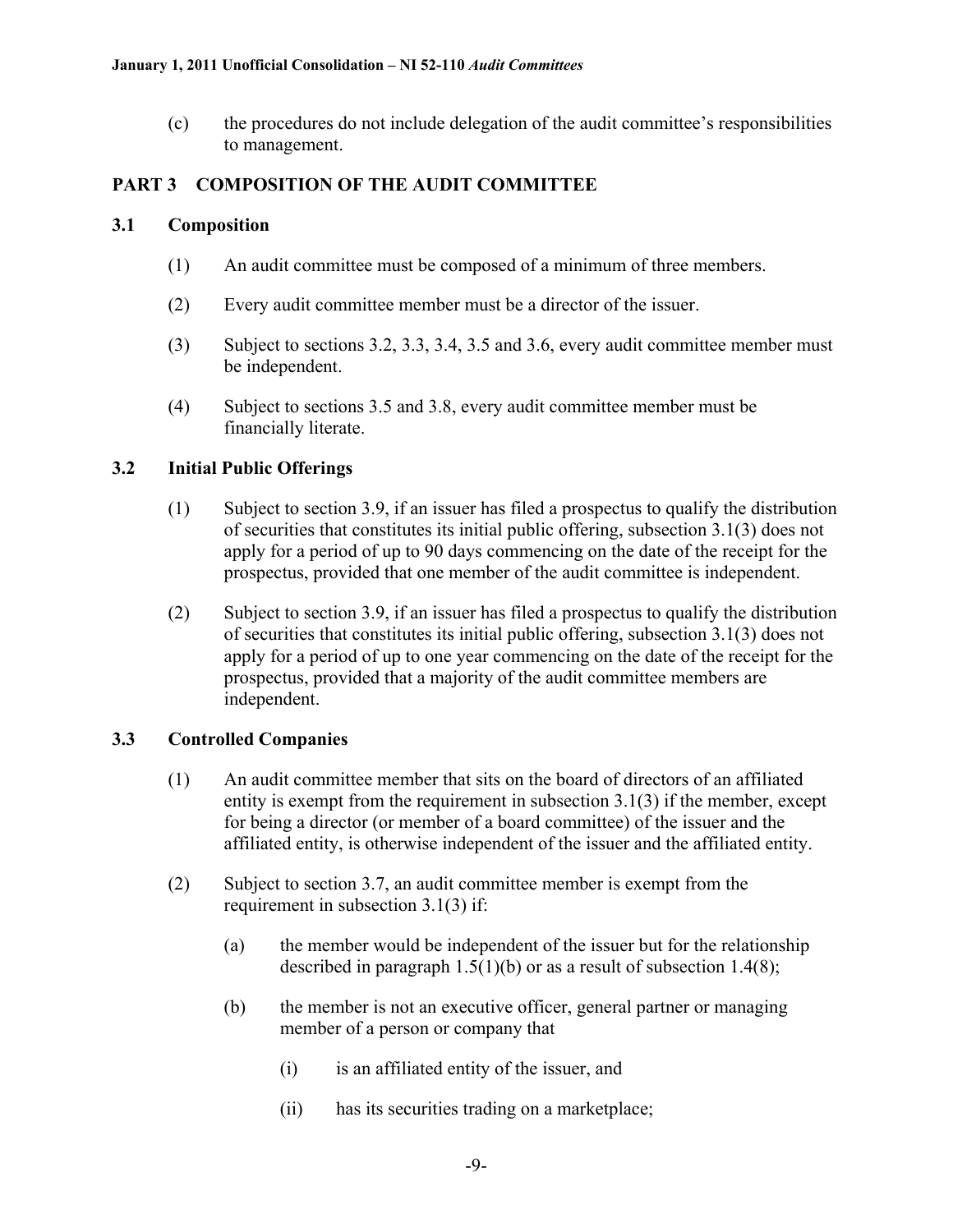- (c) the member is not an immediate family member of an executive officer, general partner or managing member referred to in paragraph (b), above;
- (d) the member does not act as the chair of the audit committee; and
- (e) the board determines in its reasonable judgement that
	- (i) the member is able to exercise the impartial judgement necessary for the member to fulfill his or her responsibilities as an audit committee member, and
	- (ii) the appointment of the member is required by the best interests of the issuer and its shareholders.

# **3.4 Events Outside Control of Member**

Subject to section 3.9, if an audit committee member ceases to be independent for reasons outside the member's reasonable control, the member is exempt from the requirement in subsection 3.1(3) for a period ending on the later of:

- (a) the next annual meeting of the issuer, and
- (b) the date that is six months from the occurrence of the event which caused the member to not be independent.

# **3.5 Death, Disability or Resignation of Member**

Subject to section 3.9, if the death, disability or resignation of an audit committee member has resulted in a vacancy on the audit committee that the board of directors is required to fill, an audit committee member appointed to fill such vacancy is exempt from the requirements in subsections 3.1(3) and (4) for a period ending on the later of:

- (a) the next annual meeting of the issuer, and
- (b) the date that is six months from the day the vacancy was created.

# **3.6 Temporary Exemption for Limited and Exceptional Circumstances**

Subject to section 3.7, an audit committee member is exempt from the requirement in subsection  $3.1(3)$  if:

- (a) the member is not an individual described in subsection  $1.5(1)$ ;
- (b) the member is not an employee or officer of the issuer, or an immediate family member of an employee or officer of the issuer;
- (c) the board, under exceptional and limited circumstances, determines in its reasonable judgement that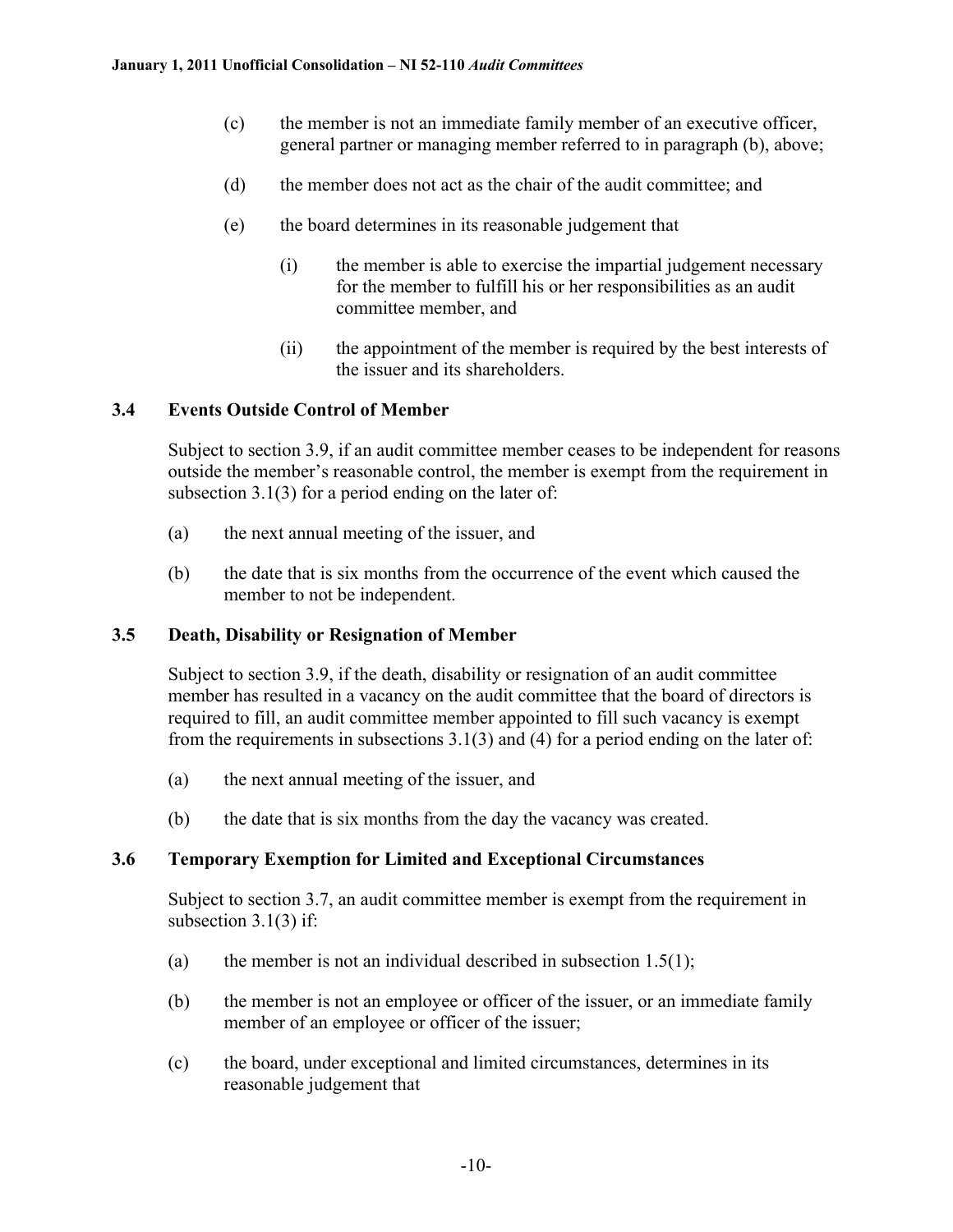- (i) the member is able to exercise the impartial judgement necessary for the member to fulfill his or her responsibilities as an audit committee member, and
- (ii) the appointment of the member is required by the best interests of the issuer and its shareholders;
- (d) the member does not act as chair of the audit committee; and
- (e) the member does not rely upon this exemption for a period of more than two years.

# **3.7 Majority Independent**

The exemptions in subsection 3.3(2) and section 3.6 are not available to a member unless a majority of the audit committee members would be independent.

# **3.8 Acquisition of Financial Literacy**

Subject to section 3.9, an audit committee member who is not financially literate may be appointed to the audit committee provided that the member becomes financially literate within a reasonable period of time following his or her appointment.

# **3.9 Restriction on Use of Certain Exemptions**

The exemptions in sections 3.2, 3.4, 3.5 and 3.8 are not available to a member unless the issuer's board of directors has determined that the reliance on the exemption will not materially adversely affect the ability of the audit committee to act independently and to satisfy the other requirements of this Instrument.

# **PART 4 AUTHORITY OF THE AUDIT COMMITTEE**

# **4.1 Authority**

An audit committee must have the authority

- (a) to engage independent counsel and other advisors as it determines necessary to carry out its duties,
- (b) to set and pay the compensation for any advisors employed by the audit committee, and
- (c) to communicate directly with the internal and external auditors.

# **PART 5 REPORTING OBLIGATIONS**

# **5.1 Required Disclosure**

Every issuer must include in its AIF the disclosure required by Form 52-110F1.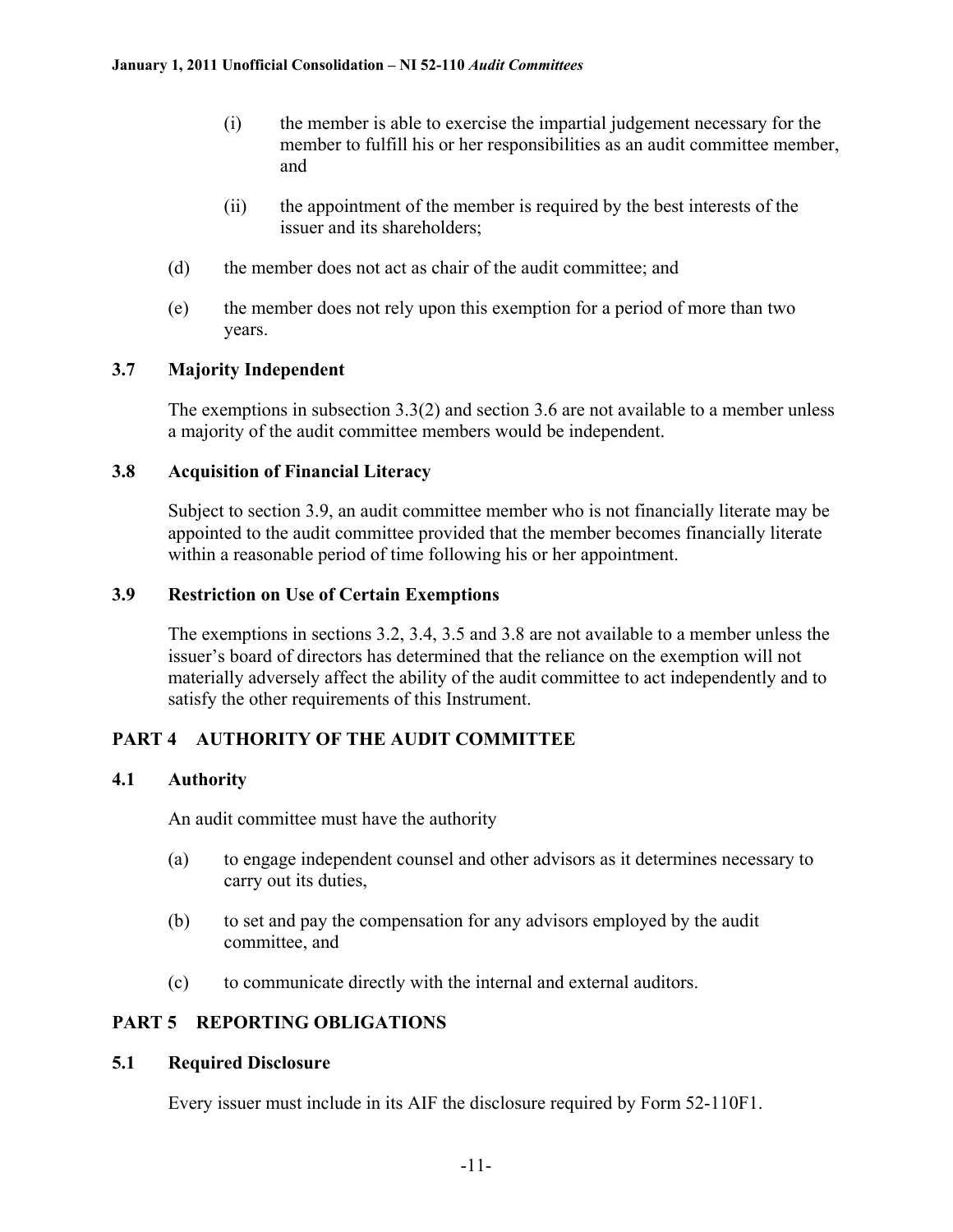# **5.2 Management Information Circular**

If management of an issuer solicits proxies from the security holders of the issuer for the purpose of electing directors to the issuer's board of directors, the issuer must include in its management information circular a cross-reference to the sections in the issuer's AIF that contain the information required by section 5.1.

# **PART 6 VENTURE ISSUERS**

### **6.1 Venture Issuers**

Venture issuers are exempt from the requirements of Parts 3 (*Composition of the Audit Committee*) and 5 (*Reporting Obligations*).

#### **6.2 Required Disclosure**

- (1) Subject to subsection (2), if management of a venture issuer solicits proxies from the security holders of the venture issuer for the purpose of electing directors to its board of directors, the venture issuer must include in its management information circular the disclosure required by Form 52-110F2.
- (2) A venture issuer that is not required to send a management information circular to its security holders must provide the disclosure required by Form 52-110F2 in its AIF or annual MD&A.

# **PART 7 U.S. LISTED ISSUERS**

# **7.1 U.S. Listed Issuers**

An issuer that has securities listed or quoted on a U.S. marketplace is exempt from the requirements of Parts 2 (*Audit Committee Responsibilities*), 3 (*Composition of the Audit Committee*), 4 (*Authority of the Audit Committee*), and 5 (*Reporting Obligations*), if:

- (a) the issuer is in compliance with the requirements of that U.S. marketplace applicable to issuers, other than foreign private issuers, regarding the role and composition of audit committees; and
- (b) if the issuer is incorporated, continued or otherwise organized in a jurisdiction in Canada, the issuer includes in its AIF the disclosure (if any) required by paragraph 7 of Form 52-110F1.

# **PART 8 EXEMPTIONS**

# **8.1 Exemptions**

(1) The securities regulatory authority or regulator may grant an exemption from this rule, in whole or in part, subject to such conditions or restrictions as may be imposed in the exemption.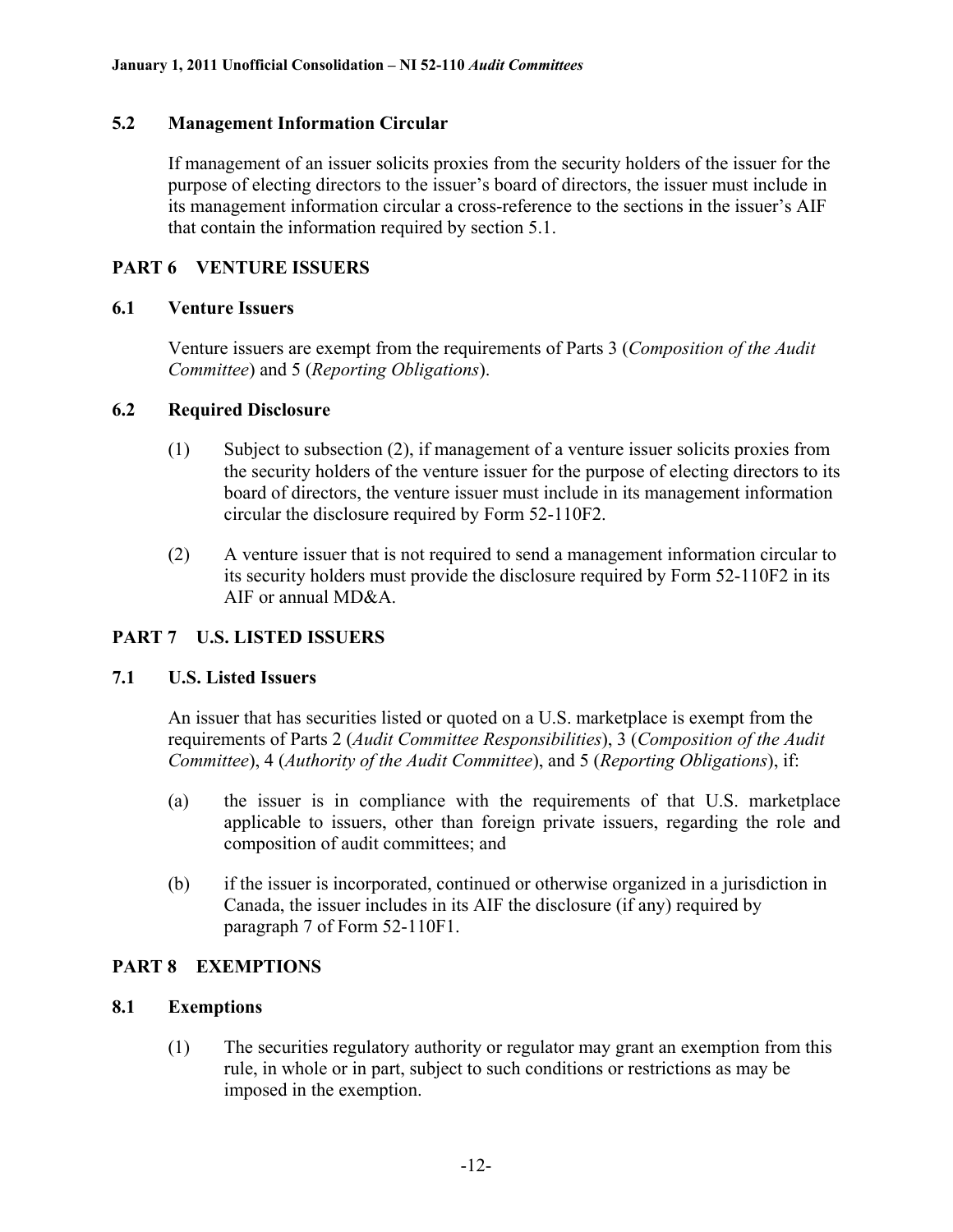(2) Despite subsection (1), in Ontario, only the regulator may grant such an exemption.

# **PART 9 EFFECTIVE DATE**

[Note: Part 9 is not reproduced. It contains the historical coming-into-force of the original version of the Instrument.]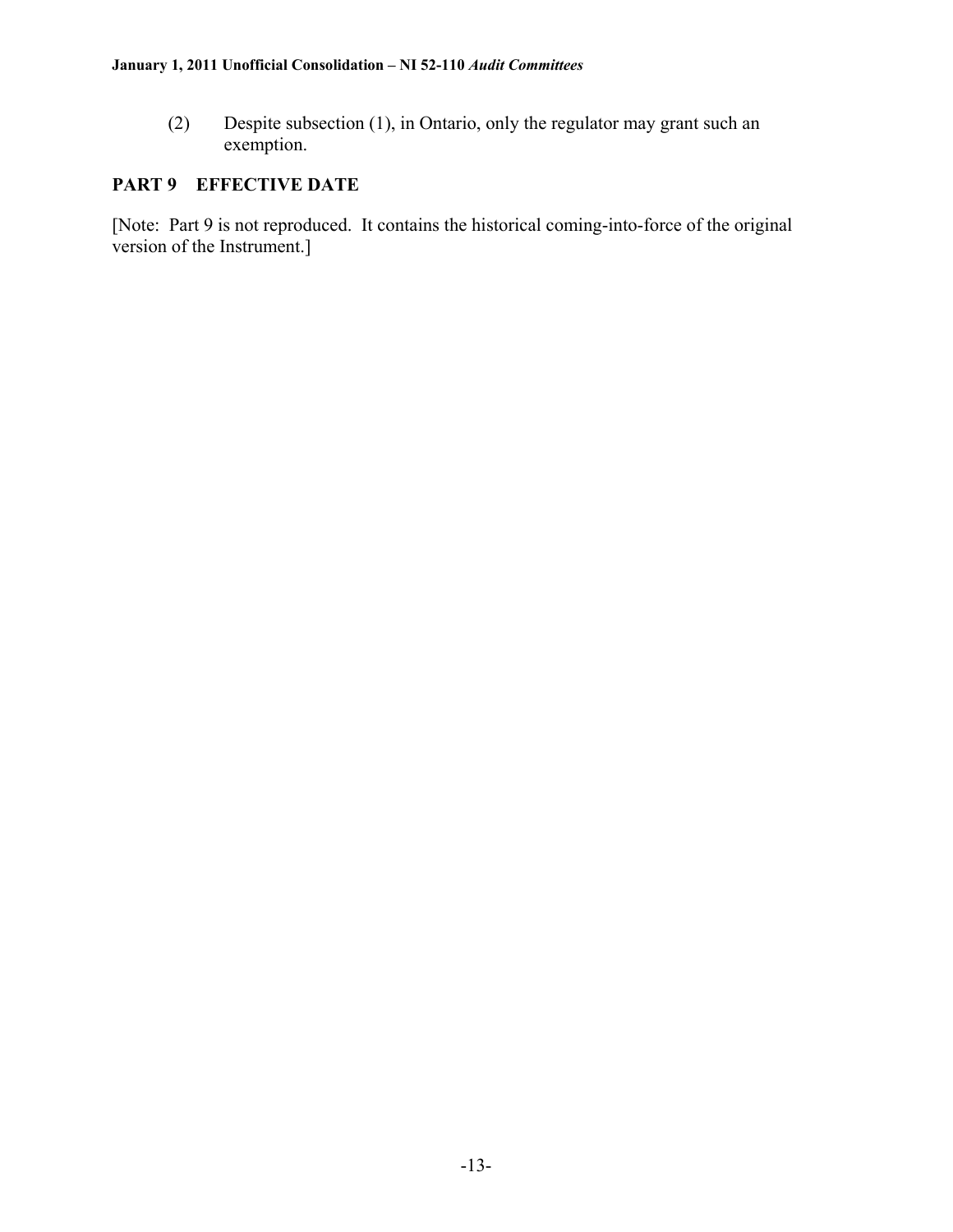# **Form 52-110F1**

# *Audit Committee Information Required in an AIF*

#### **1. The Audit Committee's Charter**

Disclose the text of the audit committee's charter.

#### **2. Composition of the Audit Committee**

Disclose the name of each audit committee member and state whether or not the member is (i) independent and (ii) financially literate.

# **3. Relevant Education and Experience**

Describe the education and experience of each audit committee member that is relevant to the performance of his or her responsibilities as an audit committee member and, in particular, disclose any education or experience that would provide the member with:

- (a) an understanding of the accounting principles used by the issuer to prepare its financial statements;
- (b) the ability to assess the general application of such accounting principles in connection with the accounting for estimates, accruals and provisions;<sup>1B</sup>
- (c) experience preparing, auditing, analyzing or evaluating financial statements that present a breadth and level of complexity of accounting issues that are generally comparable to the breadth and complexity of issues that can reasonably be expected to be raised by the issuer's financial statements, or experience actively supervising one or more individuals engaged in such activities; and
- (d) an understanding of internal controls and procedures for financial reporting.

# **4. Reliance on Certain Exemptions**

 $\overline{a}$ 

If, at any time since the commencement of the issuer's most recently completed financial year, the issuer has relied on

- (a) the exemption in section 2.4 (*De Minimis Non-audit Services*),
- (b) the exemption in section 3.2 (*Initial Public Offerings*),
- (c) the exemption in section 3.4 (Events Outside Control of Member),

 $1B$  For periods relating to financial years beginning before January 1, 2011, "provisions" is read as "reserves".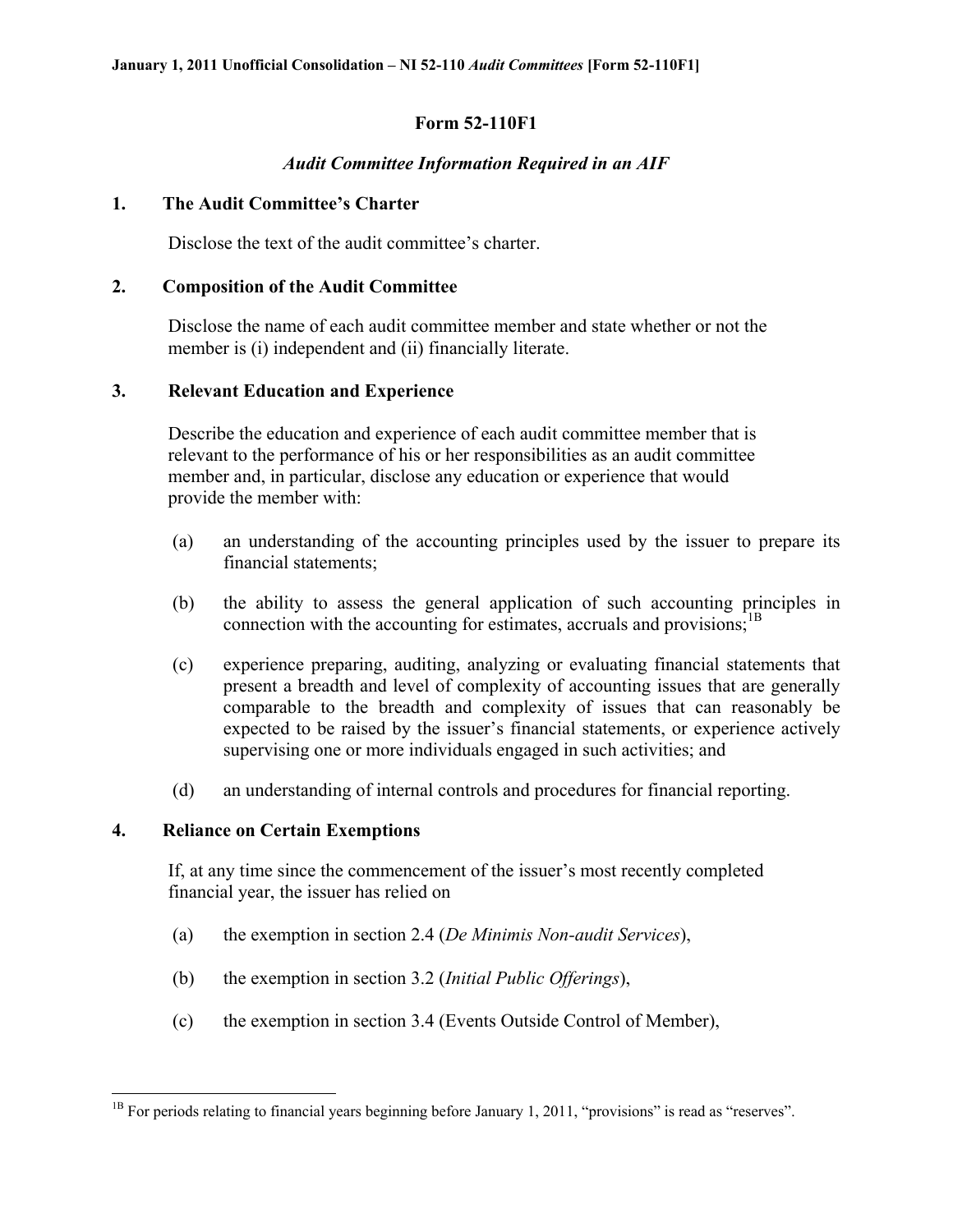- (d) the exemption in section 3.5 (Death, Disability or Resignation of Audit Committee Member) or
- (e) an exemption from this Instrument, in whole or in part, granted under Part 8 (*Exemptions*),

state that fact.

### **5. Reliance on the Exemption in Subsection 3.3(2) or Section 3.6**

If, at any time since the commencement of the issuer's most recently completed financial year, the issuer has relied upon the exemption in subsection 3.3(2) (*Controlled Companies*) or section 3.6 (*Temporary Exemption for Limited and Exceptional Circumstances*), state that fact and disclose

- (a) the name of the member, and
- (b) the rationale for appointing the member to the audit committee.

#### **6. Reliance on Section 3.8**

If, at any time since the commencement of the issuer's most recently completed financial year, the issuer has relied upon section 3.8 (*Acquisition of Financial Literacy*), state that fact and disclose

- (a) the name of the member,
- (b) that the member is not financially literate, and
- (c) the date by which the member expects to become financially literate.

# **7. Audit Committee Oversight**

If, at any time since the commencement of the issuer's most recently completed financial year, a recommendation of the audit committee to nominate or compensate an external auditor was not adopted by the board of directors, state that fact and explain why.

#### **8. Pre-Approval Policies and Procedures**

If the audit committee has adopted specific policies and procedures for the engagement of non-audit services, describe those policies and procedures.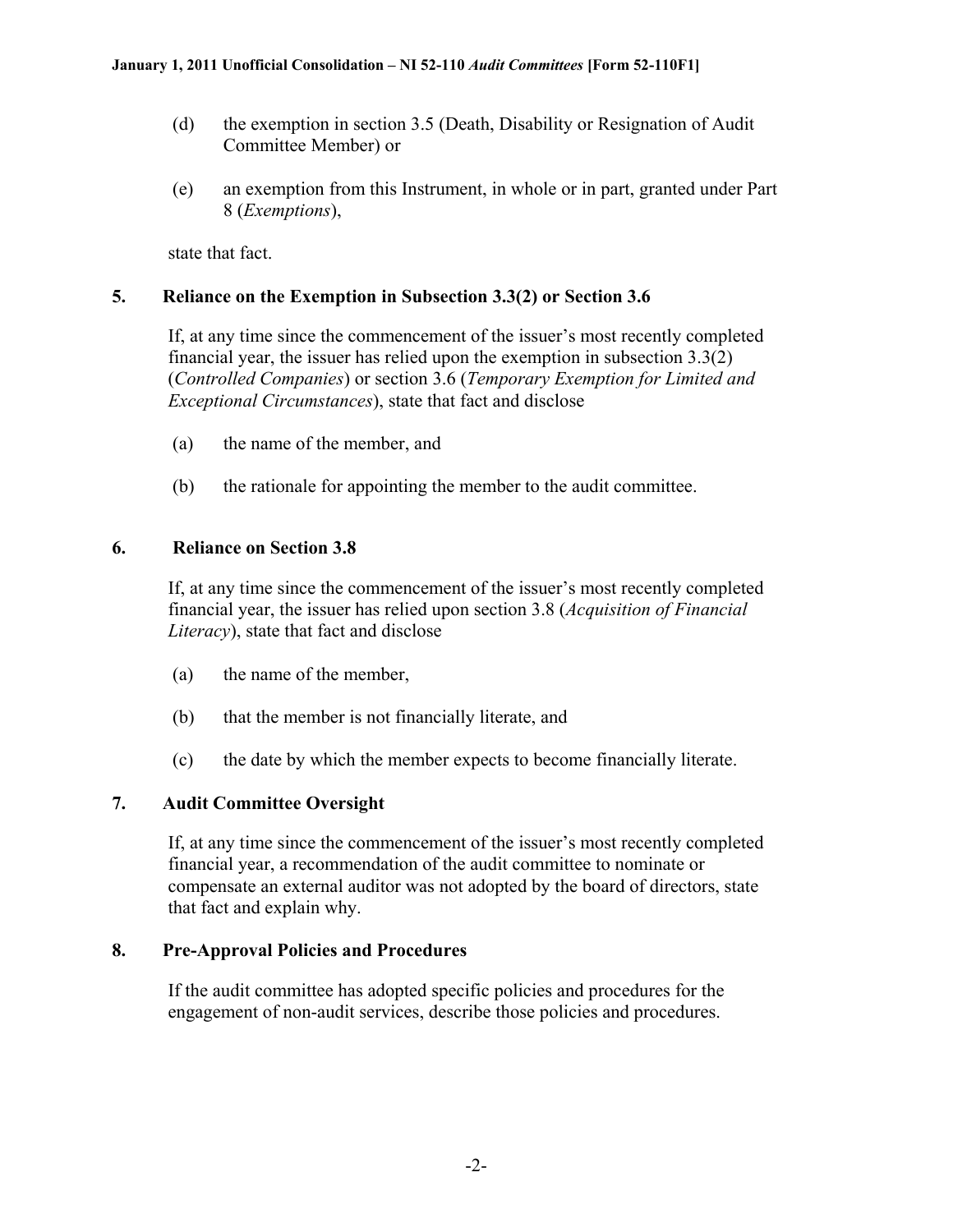# **9. External Auditor Service Fees (By Category)**

- (a) Disclose, under the caption "Audit Fees", the aggregate fees billed by the issuer's external auditor in each of the last two fiscal years for audit services.
- (b) Disclose, under the caption "Audit-Related Fees", the aggregate fees billed in each of the last two fiscal years for assurance and related services by the issuer's external auditor that are reasonably related to the performance of the audit or review of the issuer's financial statements and are not reported under clause (a) above. Include a description of the nature of the services comprising the fees disclosed under this category.
- (c) Disclose, under the caption "Tax Fees", the aggregate fees billed in each of the last two fiscal years for professional services rendered by the issuer's external auditor for tax compliance, tax advice, and tax planning. Include a description of the nature of the services comprising the fees disclosed under this category.
- (d) Disclose, under the caption "All Other Fees", the aggregate fees billed in each of the last two fiscal years for products and services provided by the issuer's external auditor, other than the services reported under clauses (a), (b) and (c), above. Include a description of the nature of the services comprising the fees disclosed under this category.

#### *INSTRUCTION*

*The fees required to be disclosed by this paragraph 9 relate only to services provided to the issuer or its subsidiary entities by the issuer's external auditor.*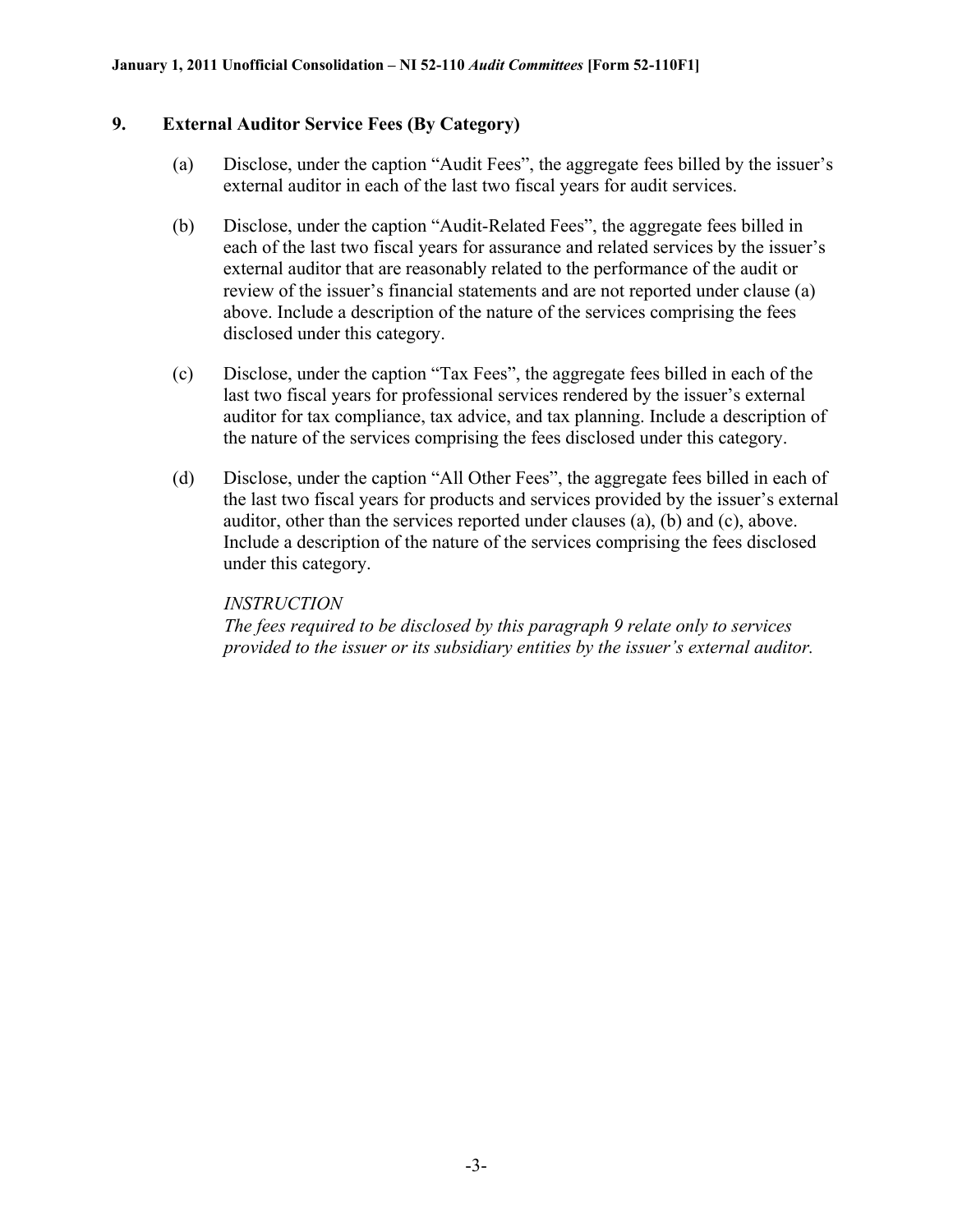# **Form 52-110F2**

#### *Disclosure by Venture Issuers*

#### **1. The Audit Committee's Charter**

Disclose the text of the audit committee's charter.

#### **2. Composition of the Audit Committee**

Disclose the name of each audit committee member and state whether or not the member is (i) independent and (ii) financially literate.

#### **3. Relevant Education and Experience**

Describe the education and experience of each audit committee member that is relevant to the performance of his or her responsibilities as an audit committee member and, in particular, disclose any education or experience that would provide the member with:

- (a) an understanding of the accounting principles used by the issuer to prepare its financial statements;
- (b) the ability to assess the general application of such accounting principles in connection with the accounting for estimates, accruals and provisions;<sup>1C</sup>
- (c) experience preparing, auditing, analyzing or evaluating financial statements that present a breadth and level of complexity of accounting issues that are generally comparable to the breadth and complexity of issues that can reasonably be expected to be raised by the issuer's financial statements, or experience actively supervising one or more individuals engaged in such activities; and
- (d) an understanding of internal controls and procedures for financial reporting.

# **4. Audit Committee Oversight**

If, at any time since the commencement of the issuer's most recently completed financial year, a recommendation of the audit committee to nominate or compensate an external auditor was not adopted by the board of directors, state that fact and explain why.

# **5. Reliance on Certain Exemptions**

 $\overline{a}$ 

If, at any time since the commencement of the issuer's most recently completed financial year, the issuer has relied on

(a) the exemption in section 2.4 (*De Minimis Non-audit Services*), or

<sup>&</sup>lt;sup>1C</sup> For periods relating to financial years beginning before January 1, 2011, "provisions" is read as "reserves".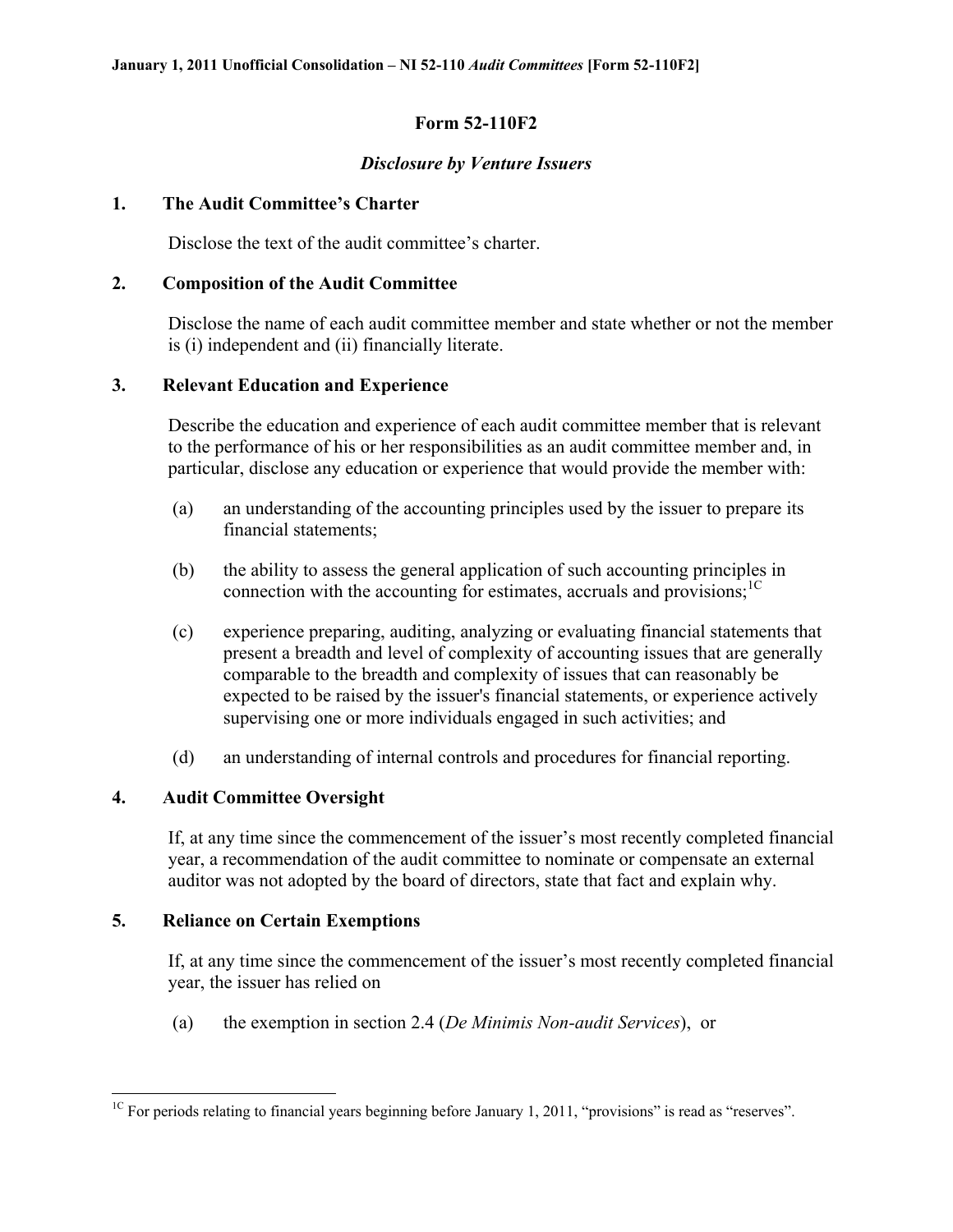(b) an exemption from this Instrument, in whole or in part, granted under Part 8 (*Exemptions*),

state that fact.

### **6. Pre-Approval Policies and Procedures**

If the audit committee has adopted specific policies and procedures for the engagement of non-audit services, describe those policies and procedures.

# **7. External Auditor Service Fees (By Category)**

- (a) Disclose, under the caption "Audit Fees", the aggregate fees billed by the issuer's external auditor in each of the last two fiscal years for audit fees.
- (b) Disclose, under the caption "Audit-Related Fees", the aggregate fees billed in each of the last two fiscal years for assurance and related services by the issuer's external auditor that are reasonably related to the performance of the audit or review of the issuer's financial statements and are not reported under clause (a) above. Include a description of the nature of the services comprising the fees disclosed under this category.
- (c) Disclose, under the caption "Tax Fees", the aggregate fees billed in each of the last two fiscal years for professional services rendered by the issuer's external auditor for tax compliance, tax advice, and tax planning. Include a description of the nature of the services comprising the fees disclosed under this category.
- (d) Disclose, under the caption "All Other Fees", the aggregate fees billed in each of the last two fiscal years for products and services provided by the issuer's external auditor, other than the services reported under clauses (a), (b) and (c), above. Include a description of the nature of the services comprising the fees disclosed under this category.

*INSTRUCTION The fees required to be disclosed by this paragraph 7 relate only to services provided to the issuer or its subsidiary entities by the issuer's external auditor.* 

#### **8. Exemption**

Disclose that the issuer is relying upon the exemption in section 6.1 of the Instrument.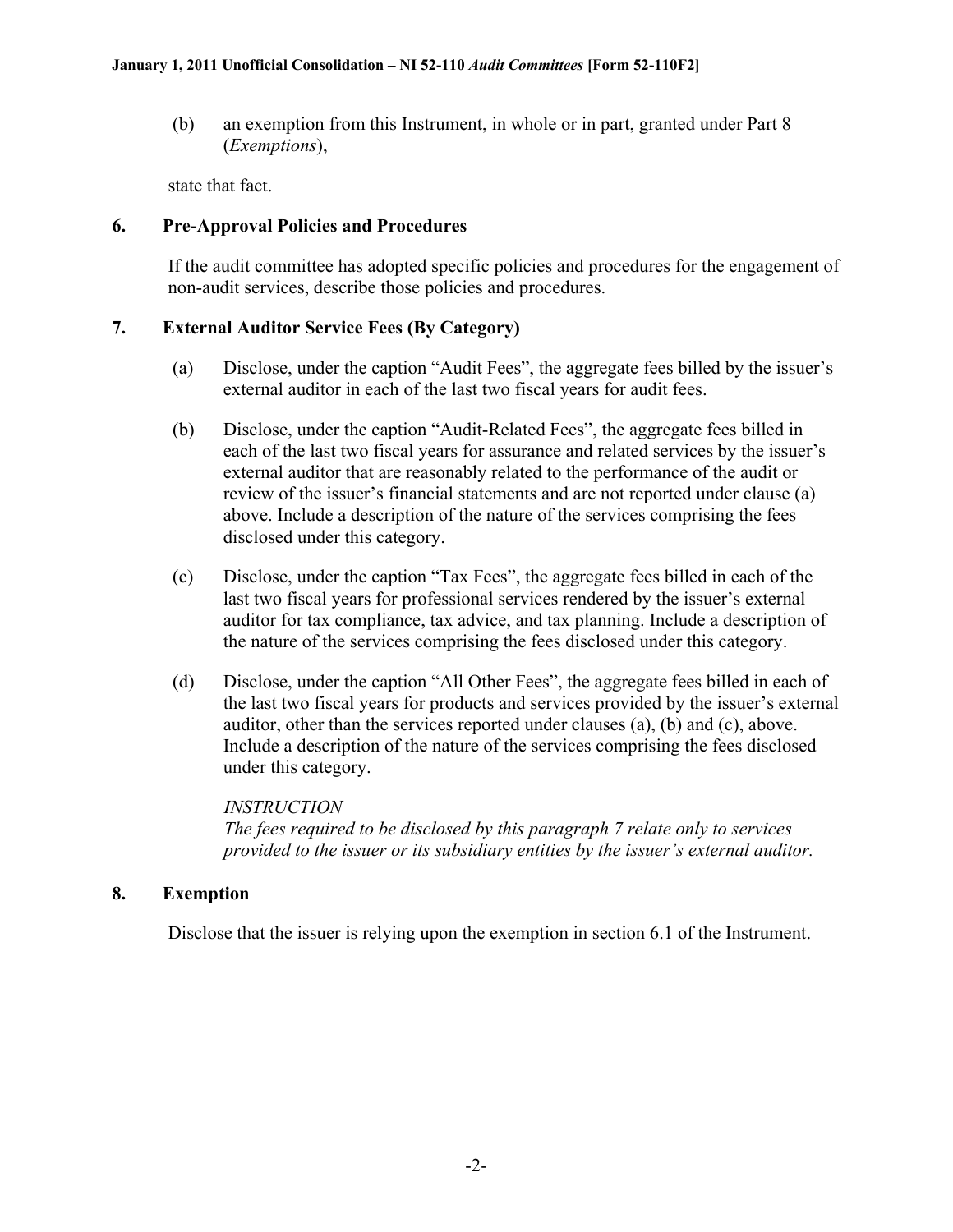#### **Companion Policy 52-110CP to National Instrument 52-110**

#### *Audit Committees*

#### **PART 1 GENERAL**

#### **1.1 Purpose**

National Instrument 52-110 *Audit Committee*s (the Instrument) is a rule in each of Québec, Alberta, Manitoba, Ontario, New Brunswick, Nova Scotia, Newfoundland and Labrador and British Columbia, a Commission regulation in Saskatchewan and Nunavut, a policy in Prince Edward Island and the Yukon Territory, and a code in the Northwest Territories. We, the securities regulatory authorities in each of the foregoing jurisdictions (the Jurisdictions), have implemented the Instrument to encourage reporting issuers to establish and maintain strong, effective and independent audit committees. We believe that such audit committees enhance the quality of financial disclosure made by reporting issuers, and ultimately foster increased investor confidence in Canada's capital markets.

This companion policy (the Policy) provides information regarding the interpretation and application of the Instrument.

#### **1.2 Application to Non-Corporate Entities**

The Instrument applies to both corporate and non-corporate entities. Where the Instrument or this Policy refers to a particular corporate characteristic, such as a board of directors, the reference should be read to also include any equivalent characteristic of a non-corporate entity. For example, in the case of a limited partnership, the directors of the general partner who are independent of the limited partnership (including the general partner) should form an audit committee which fulfils these responsibilities.

Income trust issuers should apply the Instrument in a manner which recognizes that certain functions of a corporate issuer, its board and its management may be performed by any or all of the trustees, the board or management of a subsidiary of the trust, or the board, management or employees of a management company. For this purpose, references to "the issuer" refer to both the trust and any underlying entities, including the operating entity.

If the structure of an issuer will not permit it to comply with the Instrument, the issuer should seek exemptive relief.

#### **1.3 Management Companies**

The definition of "executive officer" includes any individual who performs a policymaking function in respect of the entity in question. We consider this aspect of the definition to include an individual who, although not employed by the entity in question, nevertheless performs a policy-making function in respect of that entity, whether through another person or company or otherwise.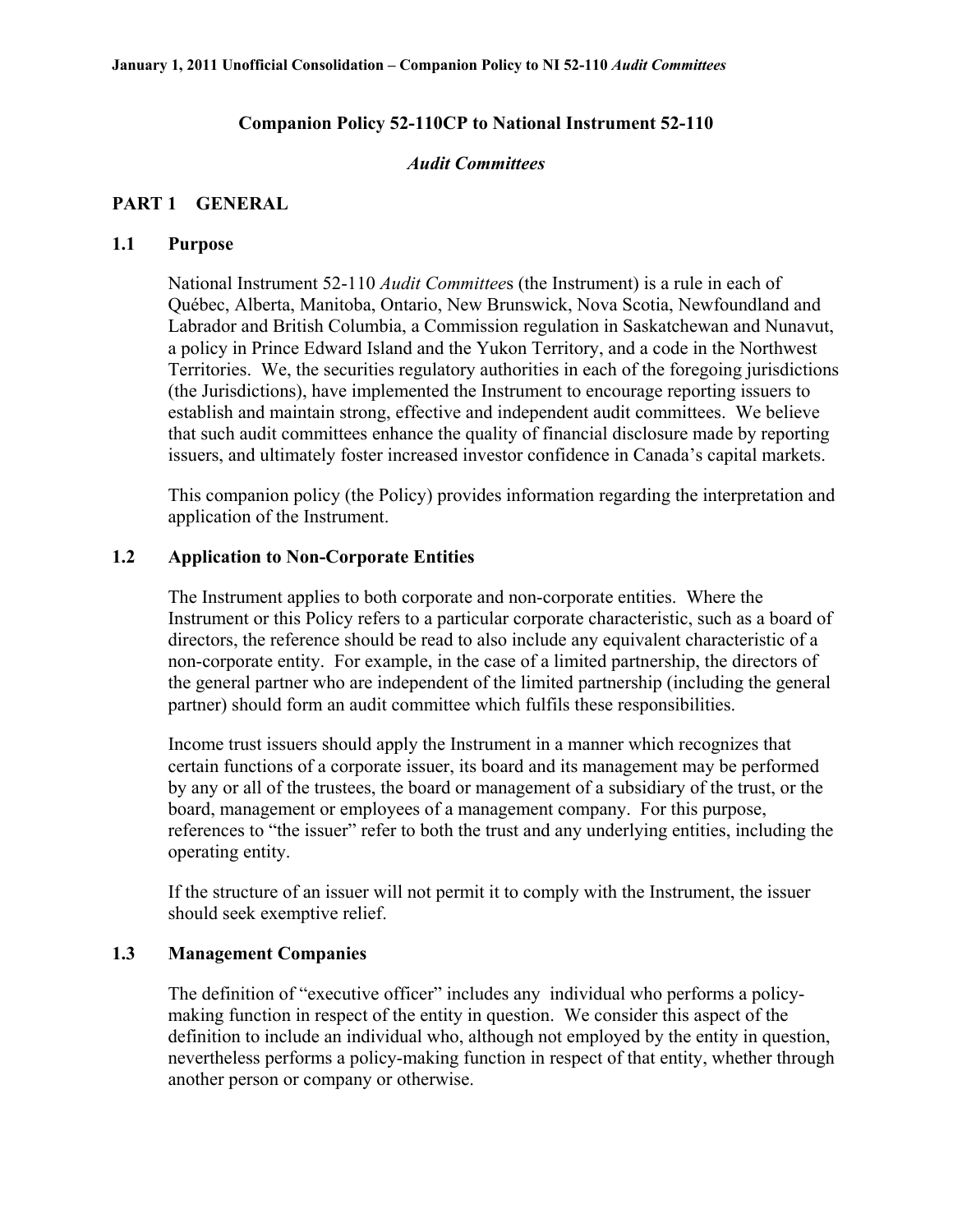#### **1.4 Audit Committee Procedures**

The Instrument establishes requirements for the responsibilities, composition and authority of audit committees. Nothing in the Instrument is intended to restrict the ability of the board of directors or the audit committee to establish the committee's quorum or procedures, or to restrict the committee's ability to invite additional parties to attend audit committee meetings.

# **PART 2 THE ROLE OF THE AUDIT COMMITTEE**

#### **2.1 The Role of the Audit Committee**

An audit committee is a committee of a board of directors to which the board delegates its responsibility for oversight of the financial reporting process. Traditionally, the audit committee has performed a number of roles, including

- helping directors meet their responsibilities,
- providing better communication between directors and the external auditors,
- enhancing the independence of the external auditor,
- increasing the credibility and objectivity of financial reports, and
- strengthening the role of the directors by facilitating in-depth discussions among directors, management and the external auditor.

The Instrument requires that the audit committee also be responsible for managing, on behalf of the shareholders, the relationship between the issuer and the external auditors. In particular, it provides that an audit committee must have responsibility for:

- (a) overseeing the work of the external auditors engaged for the purpose of preparing or issuing an auditor's report or related work; and
- (b) recommending to the board of directors the nomination and compensation of the external auditors.

Although under corporate law an issuer's external auditors are responsible to the shareholders, in practice, shareholders have often been too dispersed to effectively exercise meaningful oversight of the external auditors. As a result, management has typically assumed this oversight role. However, the auditing process may be compromised if the external auditors view their main responsibility as serving management rather than the shareholders. By assigning these responsibilities to an independent audit committee, the Instrument ensures that the external audit will be conducted independently of the issuer's management.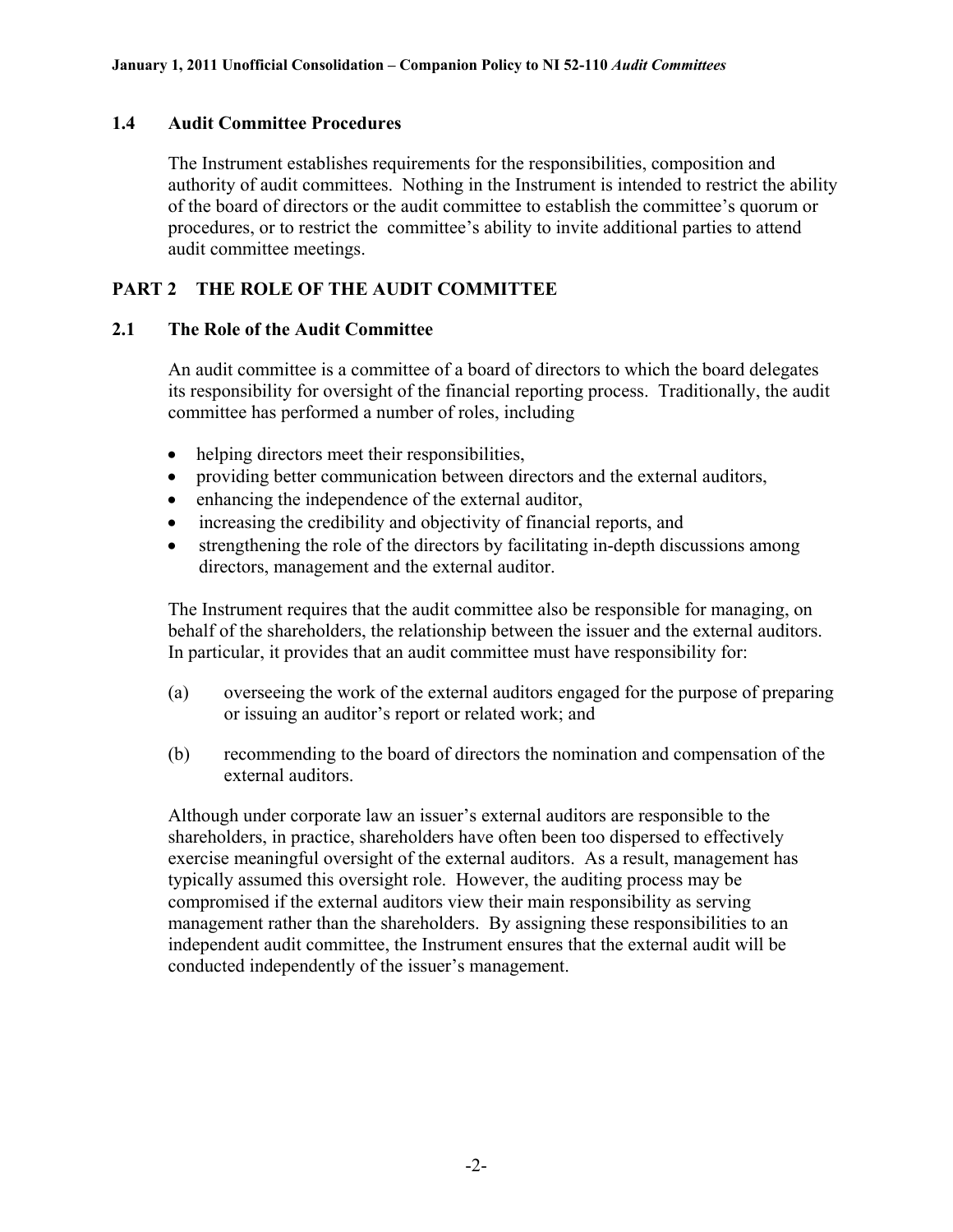#### **2.2 Relationship between External Auditors and Shareholders**

Subsection 2.3(3) of the Instrument provides that an audit committee must be directly responsible for overseeing the work of the external auditors engaged for the purpose of preparing or issuing an auditor's report or performing other audit, review or attest services for the issuer, including the resolution of disagreements between management and the external auditors regarding financial reporting. Notwithstanding this responsibility, the external auditors are retained by, and are ultimately accountable to, the shareholders. As a result, subsection 2.3(3) does not detract from the external auditors' right and responsibility to also provide their views directly to the shareholders if they disagree with an approach being taken by the audit committee.

#### **2.3 Public Disclosure of Financial Information**

Issuers are reminded that, in our view, the extraction of information from financial statements that have not previously been reviewed by the audit committee and the release of that information into the marketplace is inconsistent with the issuer's obligation to have its audit committee review the financial statements. See also National Policy 51- 201 *Disclosure Standards*.

# **PART 3 INDEPENDENCE**

### **3.1 Meaning of Independence**

The Instrument generally requires every member of an audit committee to be independent. Subsection 1.4(1) of the Instrument defines independence to mean the absence of any direct or indirect material relationship between the director and the issuer. In our view, this may include a commercial, charitable, industrial, banking, consulting, legal, accounting or familial relationship, or any other relationship that the board considers to be material. Although shareholding alone may not interfere with the exercise of a director's independent judgement, we believe that other relationships between an issuer and a shareholder may constitute material relationships with the issuer, and should be considered by the board when determining a director's independence. However, only those relationships which could, in the view of the issuer's board of directors, be reasonably expected to interfere with the exercise of a member's independent judgement should be considered material relationships within the meaning of section 1.4.

Subsection 1.4(3) and section 1.5 of the Instrument describe those individuals that we believe have a relationship with an issuer that would reasonably be expected to interfere with the exercise of the individual's independent judgement. Consequently, these individuals are not considered independent for the purposes of the Instrument and are therefore precluded from serving on the issuer's audit committee. Directors and their counsel should therefore consider the nature of the relationships outlined in subsection 1.4(3) and section 1.5 as guidance in applying the general independence requirement set out in subsection 1.4(1).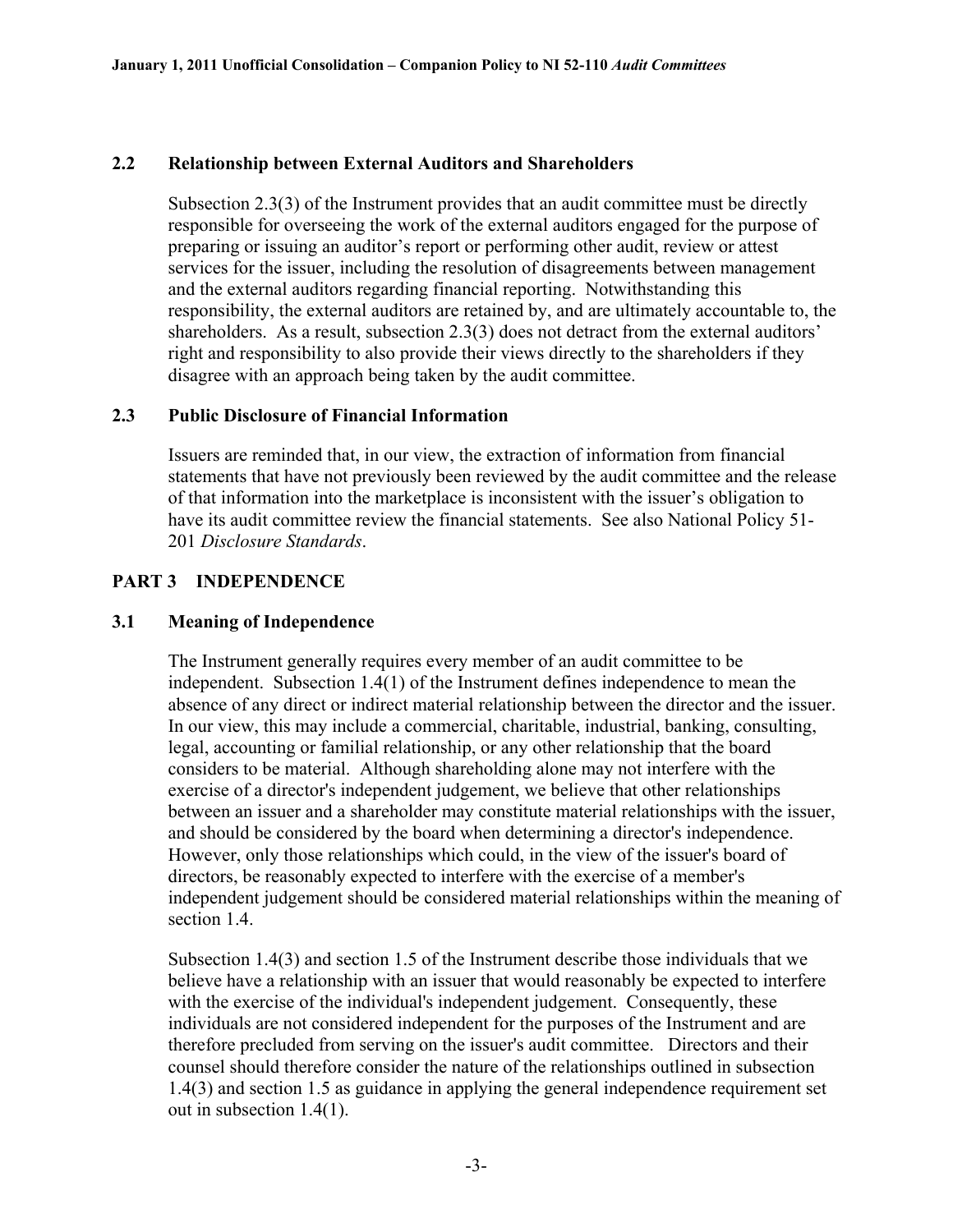# **3.2 Derivation of Definition**

In the United States, listed issuers must comply with the audit committee requirements contained in SEC rules as well as the director independence and audit committee requirements of the applicable securities exchange or market. The definition of independence included in the Instrument has therefore been derived from both the applicable SEC rules and the corporate governance rules issued by the New York Stock Exchange. The portion of the definition of independence that parallels the NYSE rules is found in section 1.4 of the Instrument. Section 1.5 of the Instrument contains additional rules regarding audit committee member independence that were derived from the applicable SEC rules. To be independent for the purposes of the Instrument, a director must satisfy the requirements in both sections 1.4 and 1.5.

#### **3.3 Safe Harbour**

Subsection 1.3(1) of the Instrument provides, in part, that a person or company is an affiliated entity of another entity if the person or company controls the other entity. Subsection 1.3(4), however, provides that an individual will not be considered to control an issuer if the individual:

- (a) owns, directly or indirectly, ten per cent or less of any class of voting equity securities of the issuer; and
- (b) is not an executive officer of the issuer.

Subsection 1.3(4) is intended only to identify those individuals who are not considered to control an issuer. The provision is not intended to suggest that an individual who owns more than ten percent of an issuer's voting equity securities automatically controls an issuer. Instead, an individual who owns more than ten percent of an issuer's voting equity securities should examine all relevant facts and circumstances to determine if he or she controls the issuer and is therefore an affiliated entity within the meaning of subsection 1.3(1).

#### **3.4 Remuneration of Chair of Board, Etc.**

Subsection 1.4(6) of the Instrument provides that, for the purpose of the prescribed relationship described in clause 1.4(3)(f), direct compensation does not include remuneration for acting as a member of the board of directors or of any board committee of the issuer. In our view, remuneration for acting as a member of the board also includes remuneration for acting as the chair of the board or of any committee of the board.

# **PART 4 FINANCIAL LITERACY, FINANCIAL EDUCATION AND EXPERIENCE**

#### **4.1 Financial Literacy**

For the purposes of the Instrument, an individual is financially literate if he or she has the ability to read and understand a set of financial statements that present a breadth and level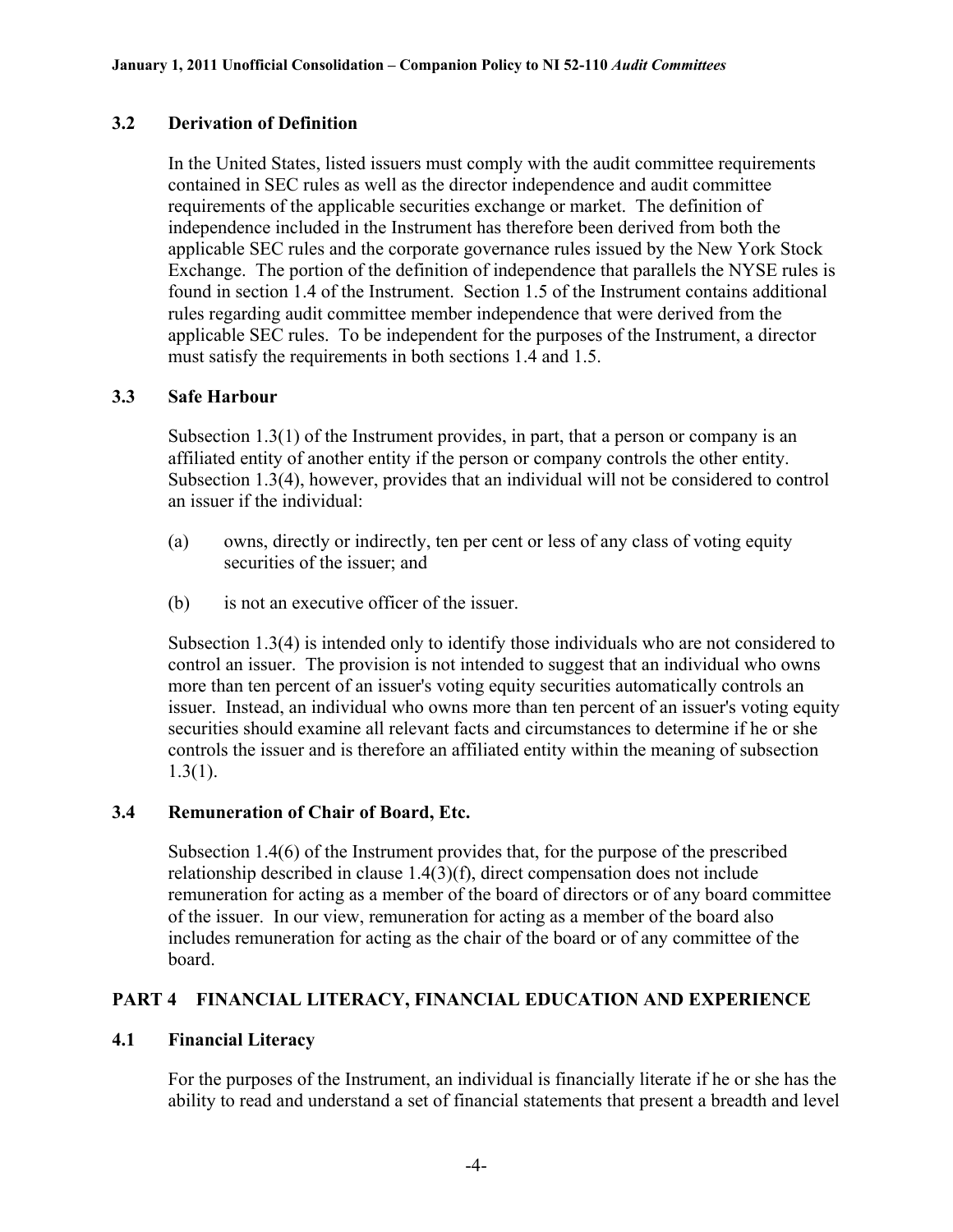of complexity of accounting issues that are generally comparable to the breadth and complexity of the issues that can reasonably be expected to be raised by the issuer's financial statements. In our view, it is not necessary for a member to have a comprehensive knowledge of GAAP and GAAS to be considered financially literate.

#### **4.2 Disclosure of Relevant Education and Experience.**

- (1) Item 3 of Forms 52-110F1 and 52-110F2 require an issuer to disclose any education or experience of an audit committee member that would provide the member with, among other things, an understanding of the accounting principles used by the issuer to prepare its financial statements. The level of understanding that is requisite is influenced by the complexity of the business being carried on. For example, if the issuer is a complex financial institution, a greater degree of education and experience is necessary than would be the case for an audit committee member of an issuer with a more simple business.
- (2) Item 3 of Forms 52-110F1 and 52-110F2 also require an issuer to disclose any experience that the member has, among other things, actively supervising persons engaged in preparing, auditing, analyzing or evaluating certain types of financial statements. The phrase active supervision means more than the mere existence of a traditional hierarchical reporting relationship between supervisor and those being supervised. An individual engaged in active supervision participates in, and contributes to, the process of addressing (albeit at a supervisory level) the same general types of issues regarding preparation, auditing, analysis or evaluation of financial statements as those addressed by the individual or individuals being supervised. The supervisor should also have experience that has contributed to the general expertise necessary to prepare, audit, analyze or evaluate financial statements that is at least comparable to the general expertise of those being supervised. An executive officer should not be presumed to qualify. An executive officer with considerable operations involvement, but little financial or accounting involvement, likely would not be exercising the necessary active supervision. Active participation in, and contribution to, the process, albeit at a supervisory level, of addressing financial and accounting issues that demonstrate a general expertise in the area would be necessary.

# **PART 5 NON-AUDIT SERVICES**

#### **5.1 Pre-Approval of Non-Audit Services**

Section 2.6 of the Instrument allows an audit committee to satisfy, in certain circumstances, the pre-approval requirements in subsection 2.3(4) by adopting specific policies and procedures for the engagement of non-audit services. The following guidance should be noted in the development and application of such policies and procedures:

• Monetary limits should not be the only basis for the pre-approval policies and procedures. The establishment of monetary limits will not, alone, constitute policies